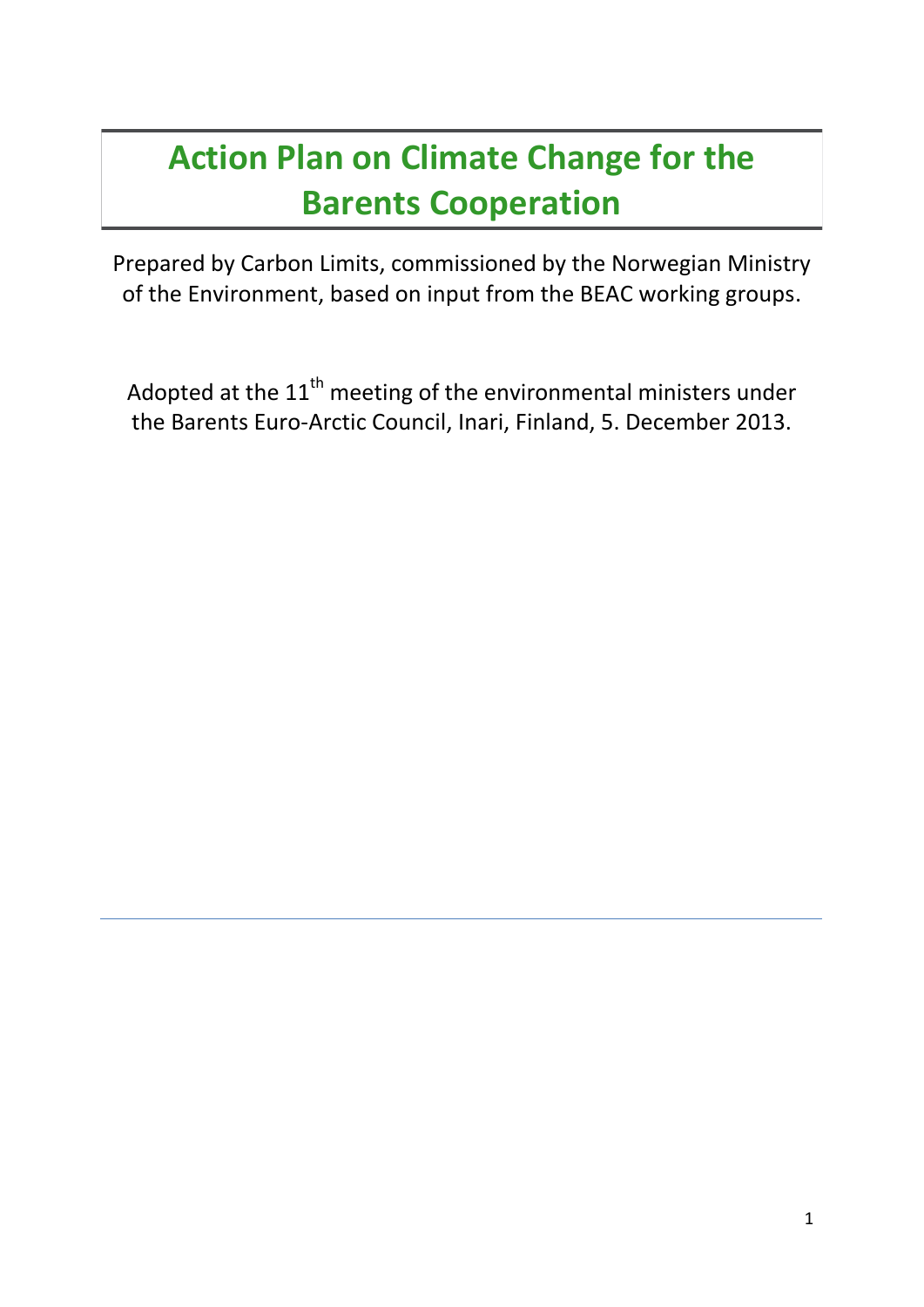### **Contents**

| 3: |      |  |  |
|----|------|--|--|
|    | 3.1  |  |  |
|    |      |  |  |
|    |      |  |  |
|    | 3.4: |  |  |
|    |      |  |  |
|    |      |  |  |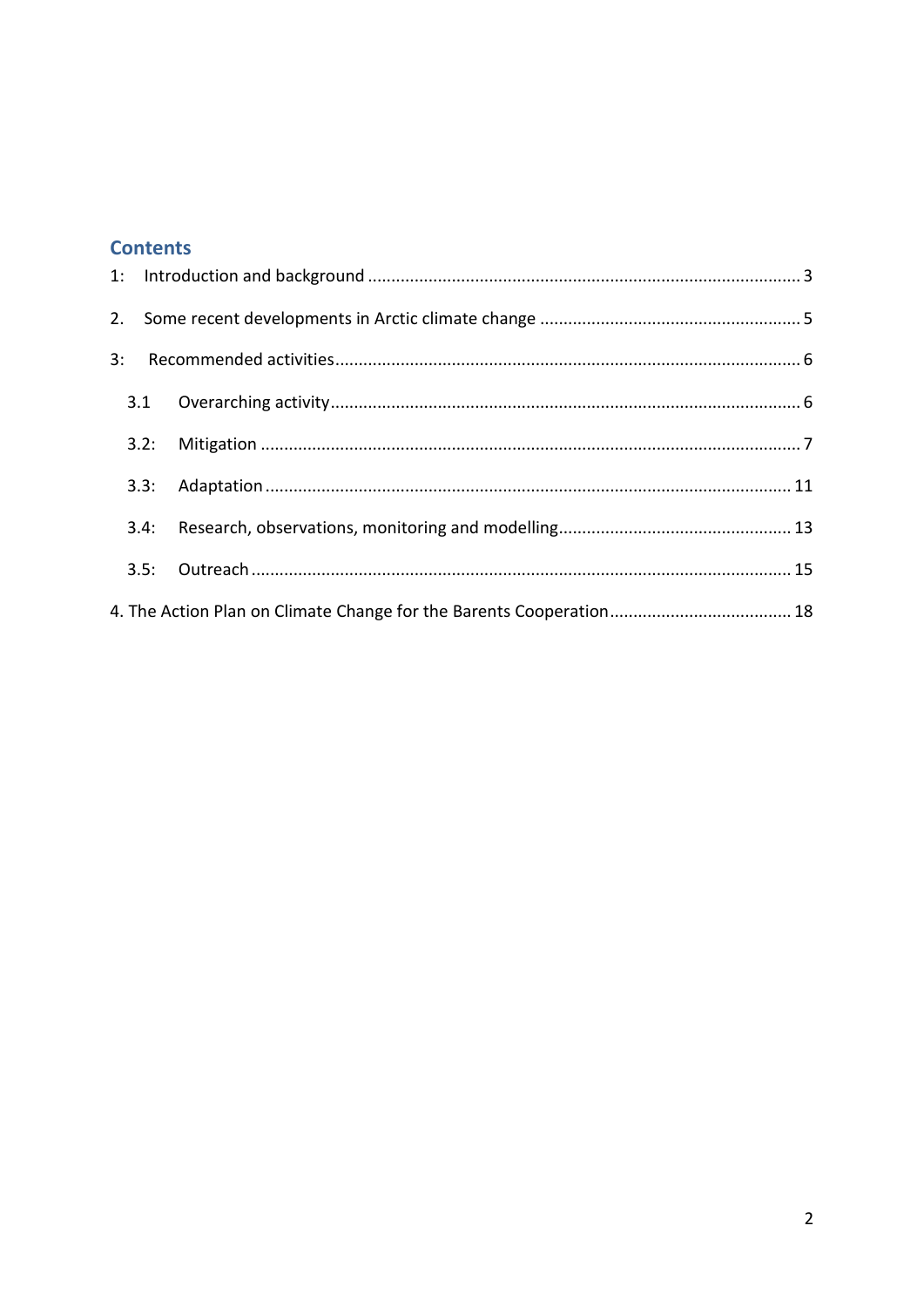#### <span id="page-2-0"></span>**1: Introduction and background**

Climate change has been on the agenda of the Barents cooperation for a number of years. In response to a request from the Ninth Session of the Barents Euro-Arctic Council (BEAC) in 2003, the Committee of Senior Officials (CSO) identified viable areas for climate change cooperation in the Barents Region in 2005. $^1$  In 2007 the Conference of Environment Ministers of BEAC called for greater insight into the changed living conditions of the people of the region and their potential to adapt to climate change. In 2009, a Conference on Climate Change in the Barents Region, held in Vadsø, Norway, focused on the need for further development of the understanding of adaptation requirements, strategies, and policies.<sup>2</sup> In the 13th Session of the BEAC, held in Kiruna, Sweden in 2011, the foreign ministers of Finland, Norway, Russia, and Sweden welcomed "*the development of an Action Plan on Climate Change in the Barents Region that will contain concrete recommendations to the Member States and call upon all sectors to engage in these efforts*".

In the Barents Summit Declaration, adopted in 2013 on the occasion of the  $20<sup>th</sup>$  anniversary of the Barents cooperation in Kirkenes, Norway, the prime ministers and other high-level representatives stated that the Barents Region is not a major source of greenhouse gas emissions, but that more can be done to reduce local emissions, for instance through greater attention to black carbon, energy efficiency and enhanced use of renewable energy sources. Further, they stated that adaptation to the impacts of climate change in the Barents Region is a major challenge which requires cooperation at national, regional and local levels. They encouraged systematic exchange of experience and development of adaptation strategies.

Previous discussions and recommendations on climate change within the Barents cooperation have extended across a broad-based, ambitious spectrum of actions for followup. However, it must be acknowledged that an all-encompassing plan of action on climate change in the Barents Region would be beyond the resources and capacity of the Barents cooperation. The present plan therefore includes a limited number of achievable priority activities to be carried out by the working groups within the BEAC and the Regional Council. The emphasis is on areas in which the Barents cooperation can provide added value to local

 1 <http://www.barentsinfo.fi/beac/docs/WGE+Arcticclimatechange-policy+BarentsRegion.pdf>

<sup>&</sup>lt;sup>2</sup> [http://www.barentsinfo.fi/beac/docs/2009\\_1-2SEP\\_Vadso\\_Final\\_Report\\_Barents\\_Conference\\_English.pdf](http://www.barentsinfo.fi/beac/docs/2009_1-2SEP_Vadso_Final_Report_Barents_Conference_English.pdf)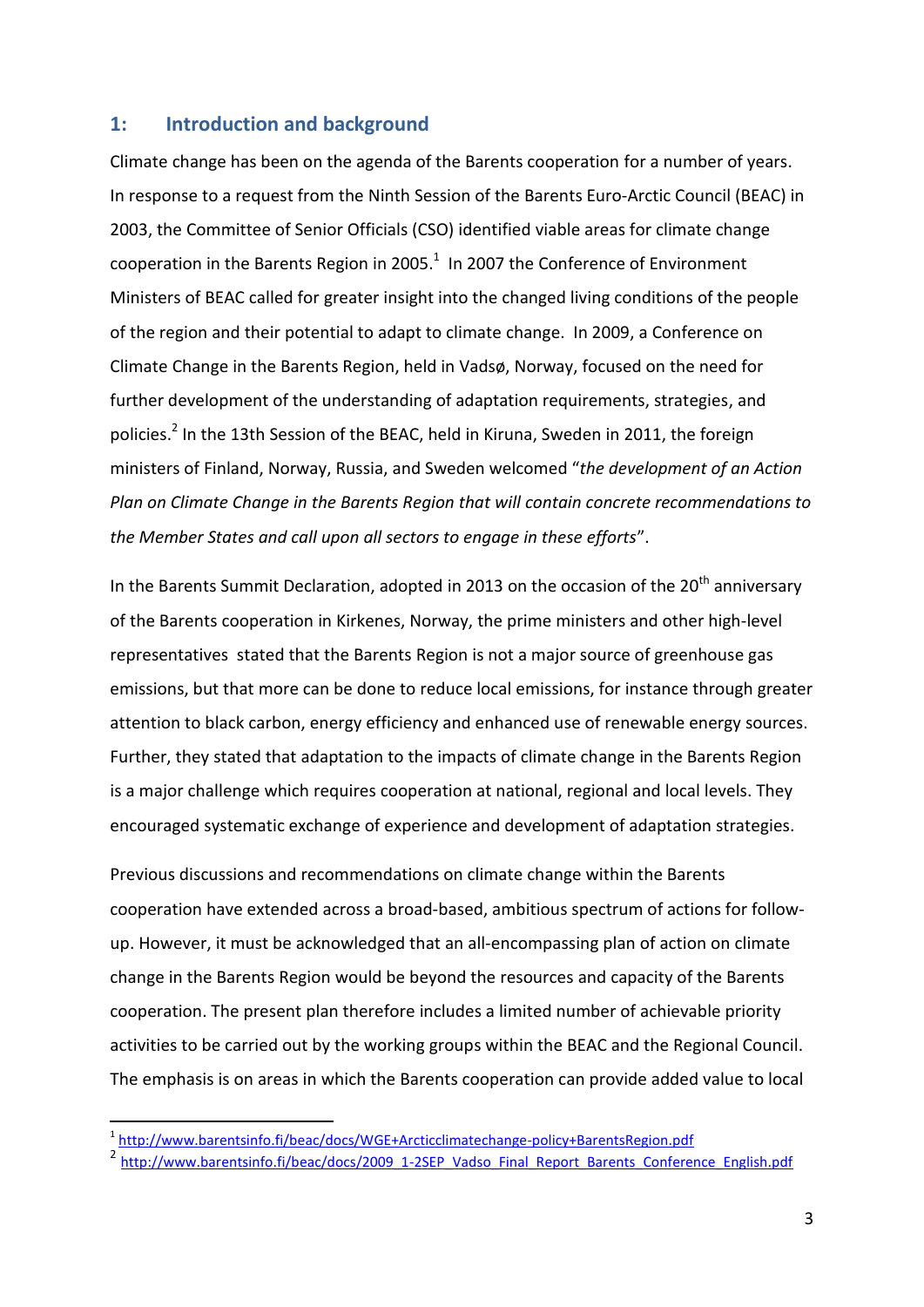and regional planning, action and projects. The report has been commissioned by the Norwegian Ministry of the Environment and drawn up by external consultant Harald Dovland from Carbon Limits. The chairs of the CSO and the Working Group on Environment have been actively involved in the process, which is primarily based on submissions from the working groups under the BEAC.

The effort to develop the Action Plan on Climate Change for the Barents Cooperation was launched with a workshop held 20–21 March 2012 at Losby Gods outside Oslo. Participants from most of the working groups under the BEAC participated, offering initial input to the Action Plan on Climate Change for the Barents Cooperation. The participants were provided with the policy recommendations from the BEAC CSO in 2005 and the recommendations from the Vadsø-conference in 2009, and were also informed about recent scientific developments that have emerged with regard to climate change in the Arctic.

A total of nine working groups have submitted written input to the Action Plan. The regional level of the Barents cooperation has been regularly consulted during the process, and consultations have also been carried out with a number of NGOs as well. The selection of activities also takes into account recent scientific developments relating to Arctic climate change.

Because climate change in the Barents Region will affect all sectors of society, it is important that all working groups and bodies within the BEAC and the Barents Regional Council are actively involved in the implementation of the Action Plan. The CSO has therefore decided to recruit an expert adviser to the International Barents Secretariat (IBS) in Kirkenes. The adviser's tasks will include coordinating climate change activities within the Barents cooperation, for instance by increasing and ensuring systematic contact with relevant regional authorities in all four Barents countries.

Chapter 2 of this reports contains a short summary of recent scientific developments in the field of Arctic climate change, while Chapter 3 provides a description of and the background for the recommended activities in the Action Plan. The Action Plan on Climate Change for the Barents Cooperation itself is to be found in Chapter 4. Progress and results from the proposed activities are to be annually reported to the Committee of Senior Officials of the Barents Euro-Arctic Council and the Barents Regional Committee.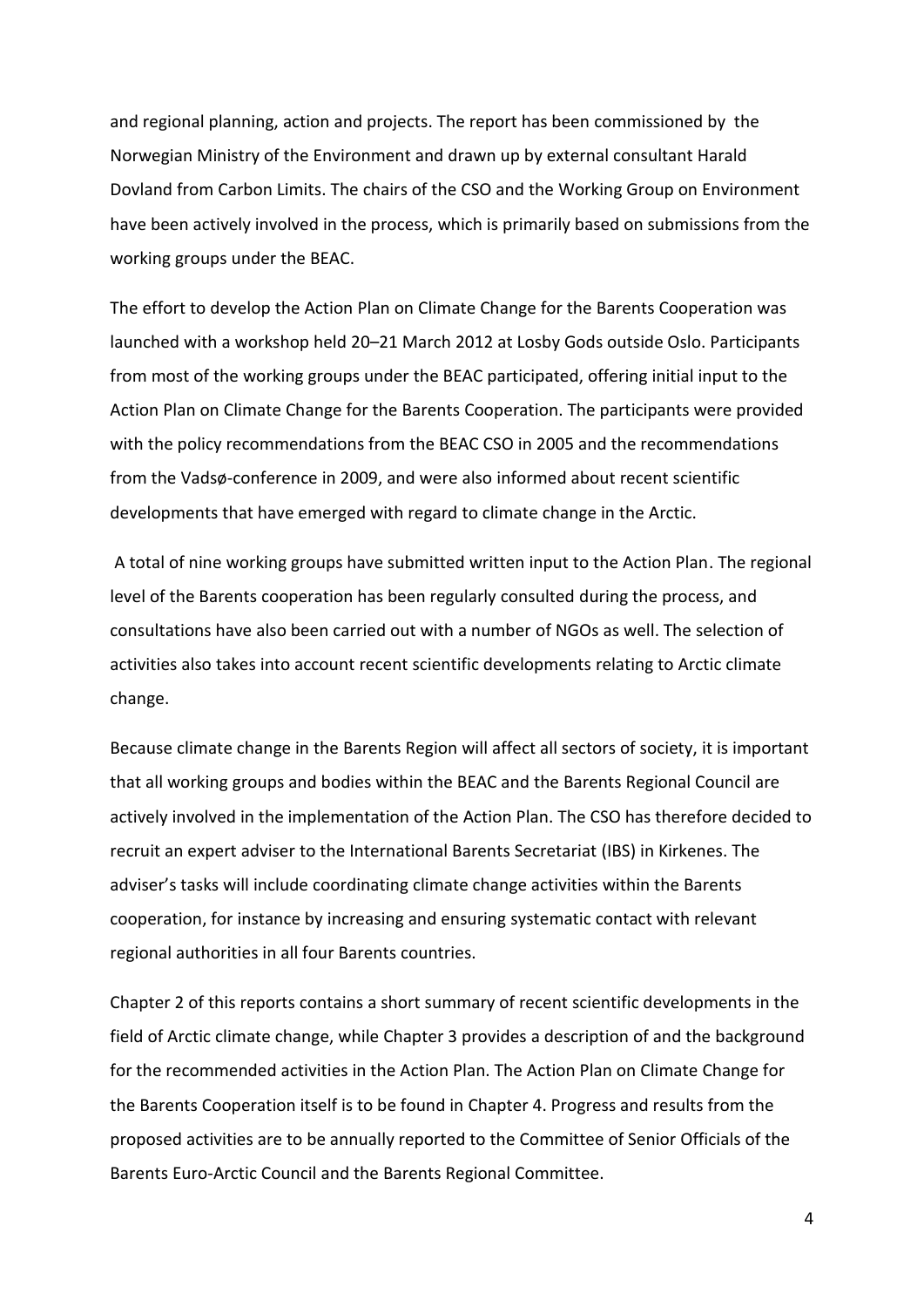#### <span id="page-4-0"></span>**2. Some recent developments in climate change relevant to the Arctic**

The CSO document from 2005 builds on the findings of the Arctic Climate Impact Assessment (ACIA) report. Important developments in climate change science after the release of the ACIA report are reflected in the Fourth Assessment Report of the Intergovernmental Panel on Climate Change (IPCC) published in 2007, and the Fifth Assessment Report to be published in 2013/14 is expected to underline the crucial role that the Arctic plays in global climate change. As a follow-up to the ACIA report, Norway conducted the Norwegian Arctic Climate Impact Assessment (NorACIA) study to update knowledge on climate change for the Norwegian portion of the Arctic. Furthermore, the Arctic Monitoring and Assessment Programme (AMAP) has assessed the latest findings about the changing state of the Arctic Cryosphere and presented a report on "Snow, Water, Ice and Permafrost in the Arctic" (SWIPA). The second Arctic biodiversity assessment developed under the Arctic Council underlines that climate change is the most important threat, and exacerbates other threats, to Arctic biodiversity.

According to the recent Arctic Ocean Acidification Assessment developed under the Arctic Council, Arctic marine waters are experiencing widespread and rapid ocean acidification, and the Arctic Ocean is especially vulnerable in this respect. Ocean acidification is an effect of increasing levels of  $CO<sub>2</sub>$  in the atmosphere that may lead to fundamental changes in the Arctic marine environment.

The main findings of ACIA report are still valid. That report concluded that the Arctic climate was warming rapidly and much larger changes could be anticipated; Arctic vegetation zones were expected to shift, entailing wide-ranging impacts; many coastal communities and facilities would face increasing exposure to storms; reduced sea ice was very likely to increase marine transport and access to resources; and thawing ground would disrupt transportation and create problems for buildings and other infrastructure. In some cases, developments appear to be taking place even more rapidly than foreseen in the ACIA report. This applies for instance to the extent of sea ice. In recent years, areas with ice-free water have been very extensive and larger than predicted by climate change models.

Perhaps the most important development in relation to climate change in the Arctic during the last few years has been the information emerging on the significance of black carbon and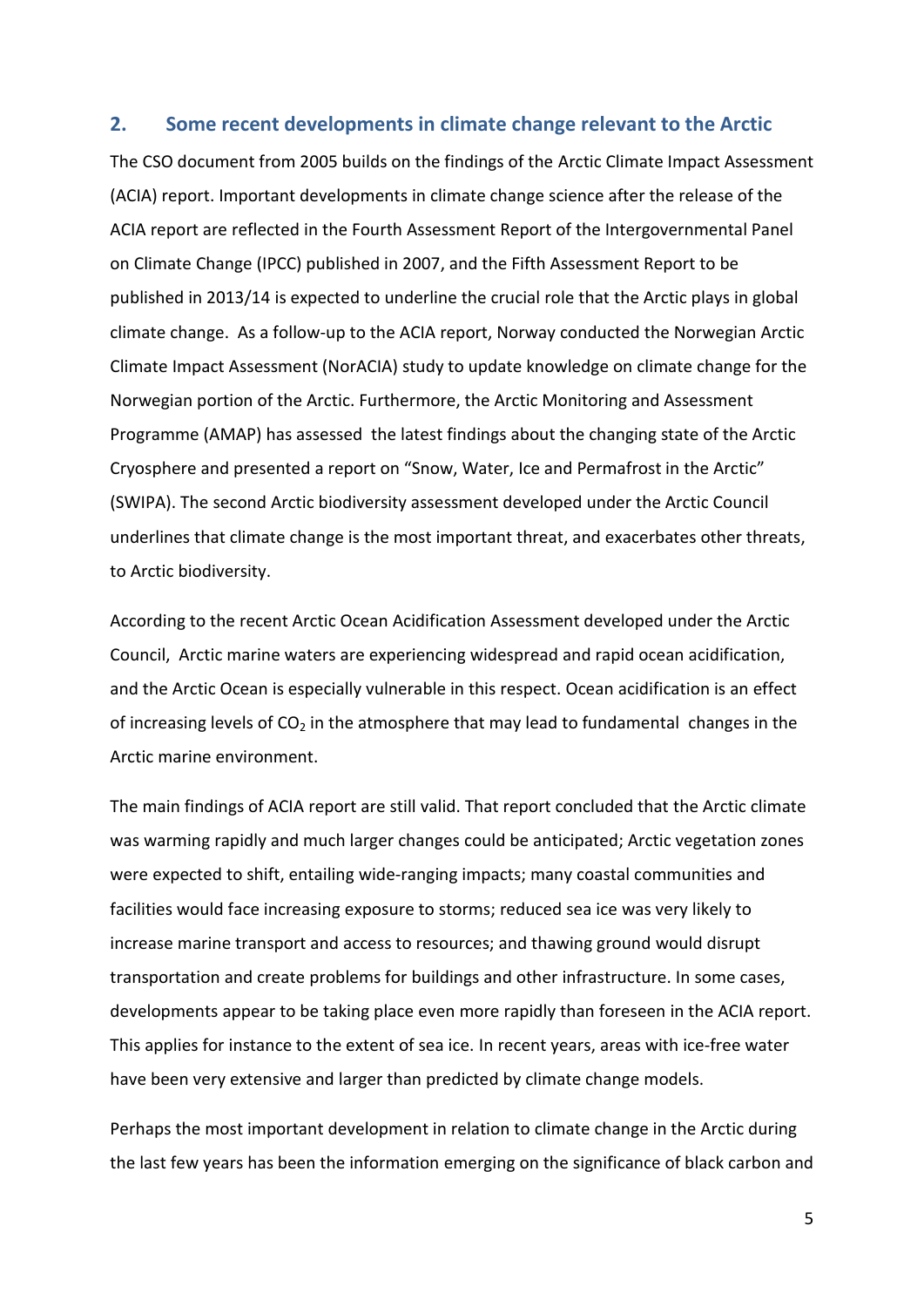other short-lived climate forcers. Reducing emissions of black carbon will make it possible to reduce the increased warming predicted for the coming two-three decades by about twothirds (UNEP assessment). To address emissions of short-lived climate pollutants the *Climate and Clean Air Coalition to reduce Short-lived Climate Pollutants* was launched in February 2012. Presently, 18 states and a number of non-state partners (international organizations and NGOs) have joined the Coalition.

#### <span id="page-5-0"></span>**3: Recommended activities**

The Action Plan on Climate Change incorporates a selection of the activities proposed by the working groups that were considered to be of the greatest relevance and, at the same time, most achievable.

Suggested measures have been grouped into four policy areas:

- **Mitigation**
- Adaptation
- Research, observations, monitoring and modelling
- Outreach

It should be noted that some of the recommended activities in the Action Plan are relevant for more than one of these policy areas. However, they are listed in the policy area in which they are considered to be of greatest relevance. One activity, *Development of regional strategies* is so comprehensive in nature that it has been defined as an overarching activity.

#### <span id="page-5-1"></span>**3.1 Overarching activity**

#### *Development of regional strategies*

Many municipalities are drawing up climate change strategies, targeting mitigation and adaptation in particular. However, it is often necessary to view such strategies in a context larger than a single municipality. Regional strategies may therefore be appropriate and may contribute positively to national goals. There are differences within the Barents Region regarding the priority being given to the development of regional strategies. As a positive example, regional strategies have been developed for all three regions of northern Finland: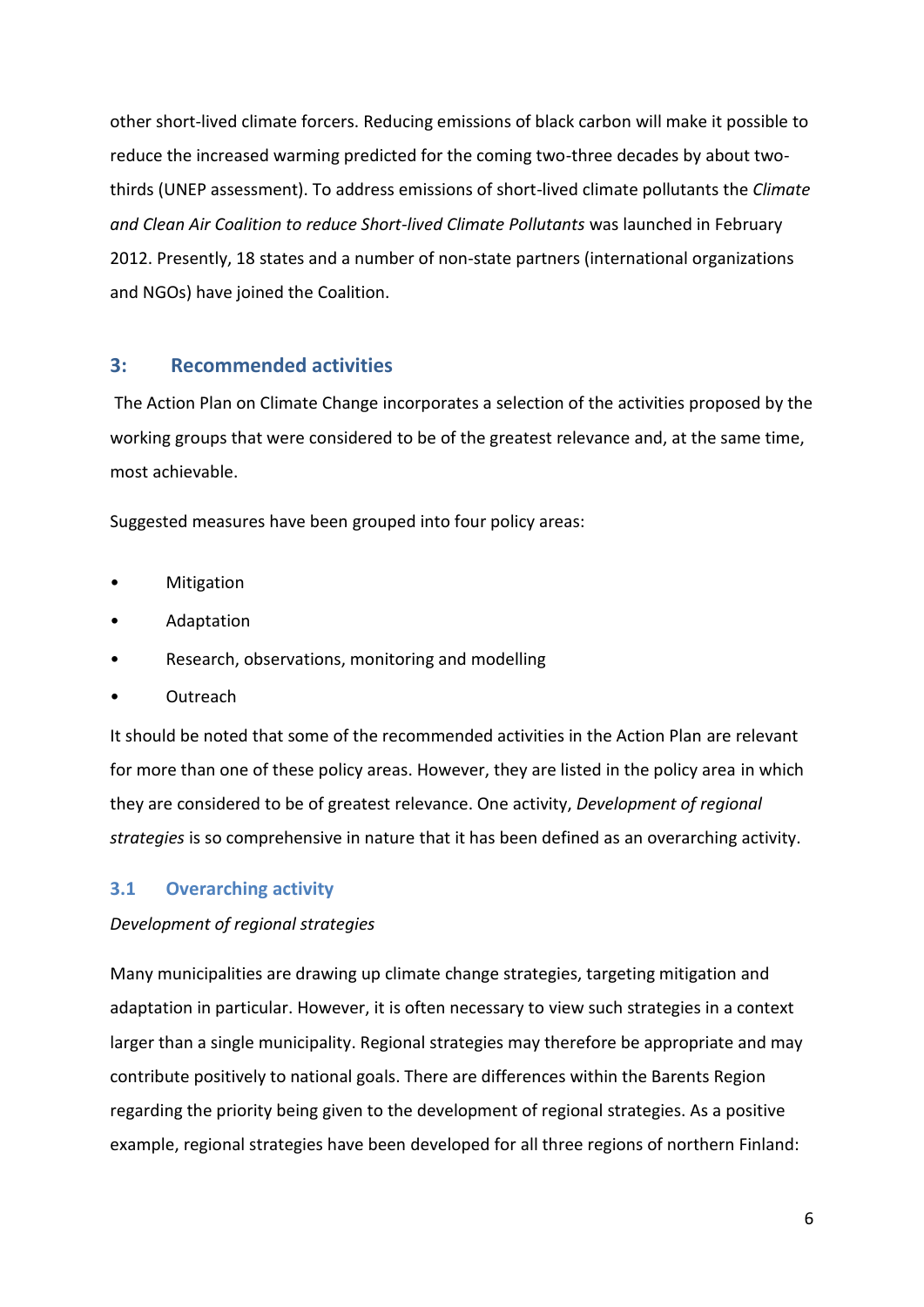Oulu, Lapland and Kainuu. These strategies have been developed in broad cooperation between different administrative levels as well as various stakeholders.

Regional strategies should be developed for all parts of the Barents Region, and this may be done by expanding cooperation to enable those who have not come as far in their strategy development to draw on the experience of those whose strategies are already established. The International Barents Secretariat could provide assistance in facilitating the exchange of experience. Such activity could be initiated by an information seminar to encourage discussion of climate change issues, with participation of regional administrations, business partners and other stakeholders in the region. Regional planning should be an important tool in this activity.

The Working Group on Environment should follow up on its proposals regarding the development of regional strategies: Disseminating and putting into action regional and local strategies; exchange of best practices and enhanced cooperation in the field of impacts of climate change and regional planning; and mainstreaming climate issues in regional planning in order to decrease the vulnerability of the communities to the impacts of the climate change.

#### <span id="page-6-0"></span>**3.2 Mitigation**

#### *Black carbon and other short-lived climate pollutants*

Controlling emissions of greenhouse gases, black carbon and other short-lived climate pollutants should be a high priority for all countries. Measures to reduce emissions of black carbon and other short-lived climate pollutants may contribute effectively to reducing the rate of climate change in the Arctic, also in the short-term. Such measures are a means of supporting the call for action of the Arctic Council, which in Nuuk 2011 encouraged "*Arctic states to implement, as appropriate in their national circumstances, relevant recommendations for reducing emissions of black carbon.*" In the Kiruna Declaration, May 2013, the Arctic Council "*recognized that Arctic states substantially contribute to global greenhouse gas emissions,*" and "*decided to establish a task force to develop arrangements on actions to achieve enhanced black carbon and methane reductions in the Arctic.*"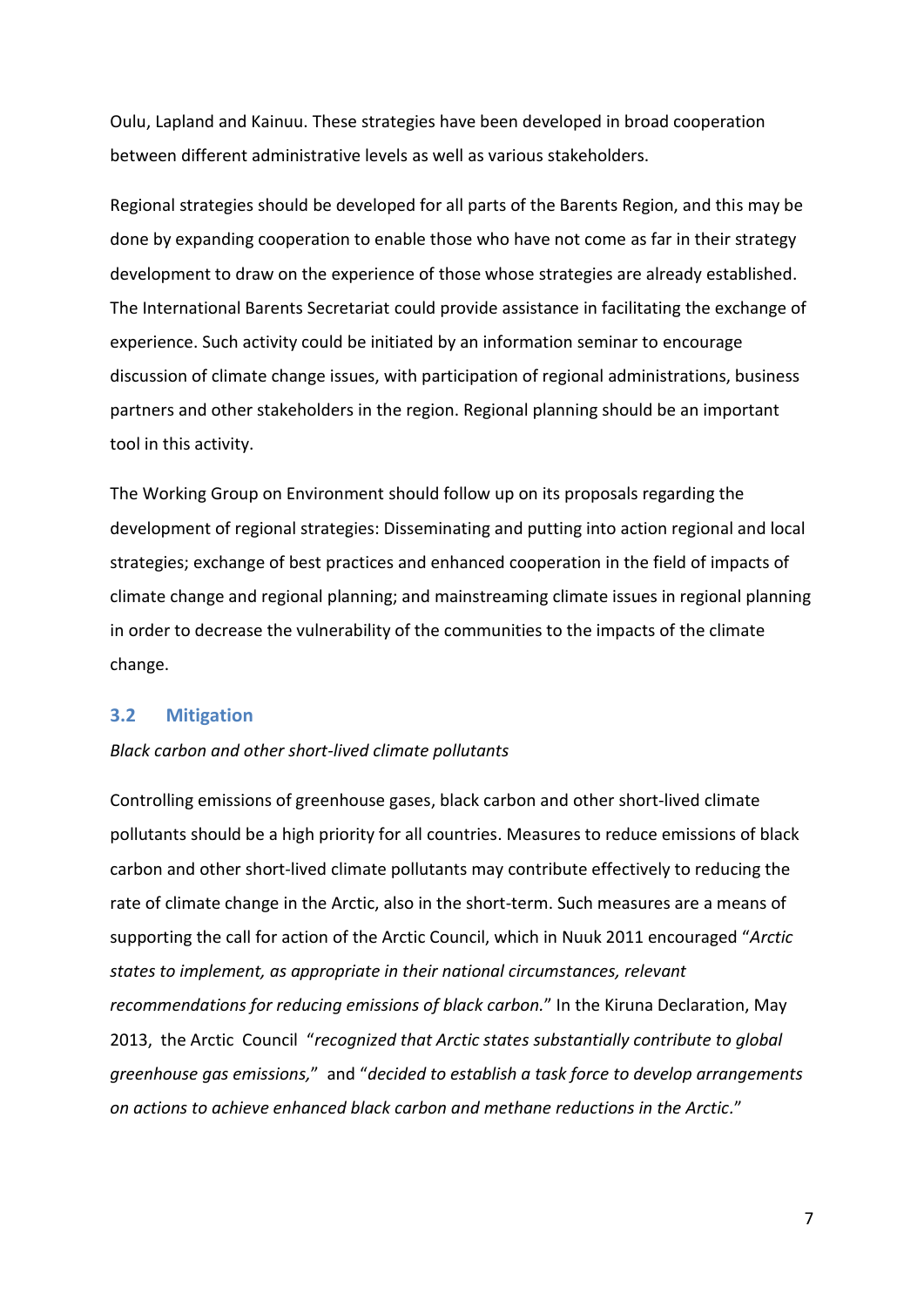Though some uncertainty concerning the warming effect of black carbon remains, the Arctic Council Task Force on Short-lived Climate Forcers reconfirmed in 2013 that both black carbon and methane emissions are contributing to Arctic climate change, and that immediate reductions in such emissions can slow Arctic climate warming over the next few decades. Because of the additional warming effect from black carbon deposition on ice and snow, the task force further stated that measures taken to reduce such emissions in or near the Arctic can have the greatest impact per unit of emission. Bearing in mind the additional health benefits from such emission reductions, measures to further reduce black carbon emissions in the region should be encouraged.

The following elements are based on the submission from the BEAC Working Group on Environment (WGE).

Reduction analysis: As a first step, it is recommended that each country develops an inventory and analysis of possible reductions of black carbon and other short-lived climate pollutants within its territories of the Barents Region. This work should be coordinated with the ongoing work of the Arctic Council and Nordic Council of Ministers in this field. The results of this analysis should be incorporated into an overall report that can be used for follow-up and as a blue-print for other geographical areas.

Hot-spots: A total of 42 sites have been classified as "hot-spots" according to environmental criteria. Three of these were eliminated from the list of hot-spots in the Barents Region in 2011. The long-term goal is the elimination of sites from the list. The short-term objective of the efforts of the Working Group on Environment is to launch environmental measures in all hot-spots by 2013. This process will facilitate reduction of emissions of greenhouse gases, including black carbon and other short-lived climate pollutants, through improved energy efficiency, use of alternative energy sources, and cleaner production.

Cleaner production methods: The Working Group on Environment's activities in relation to cleaner production are focused on promoting concrete measures as well as best environmental practices and best available techniques at the enterprises. Cleaner production measures will increase energy efficiency, reduce emissions and waste, and help to raise awareness. All cleaner production projects are to be screened and monitored for reductions of greenhouse gases and short-lived climate pollutants.

8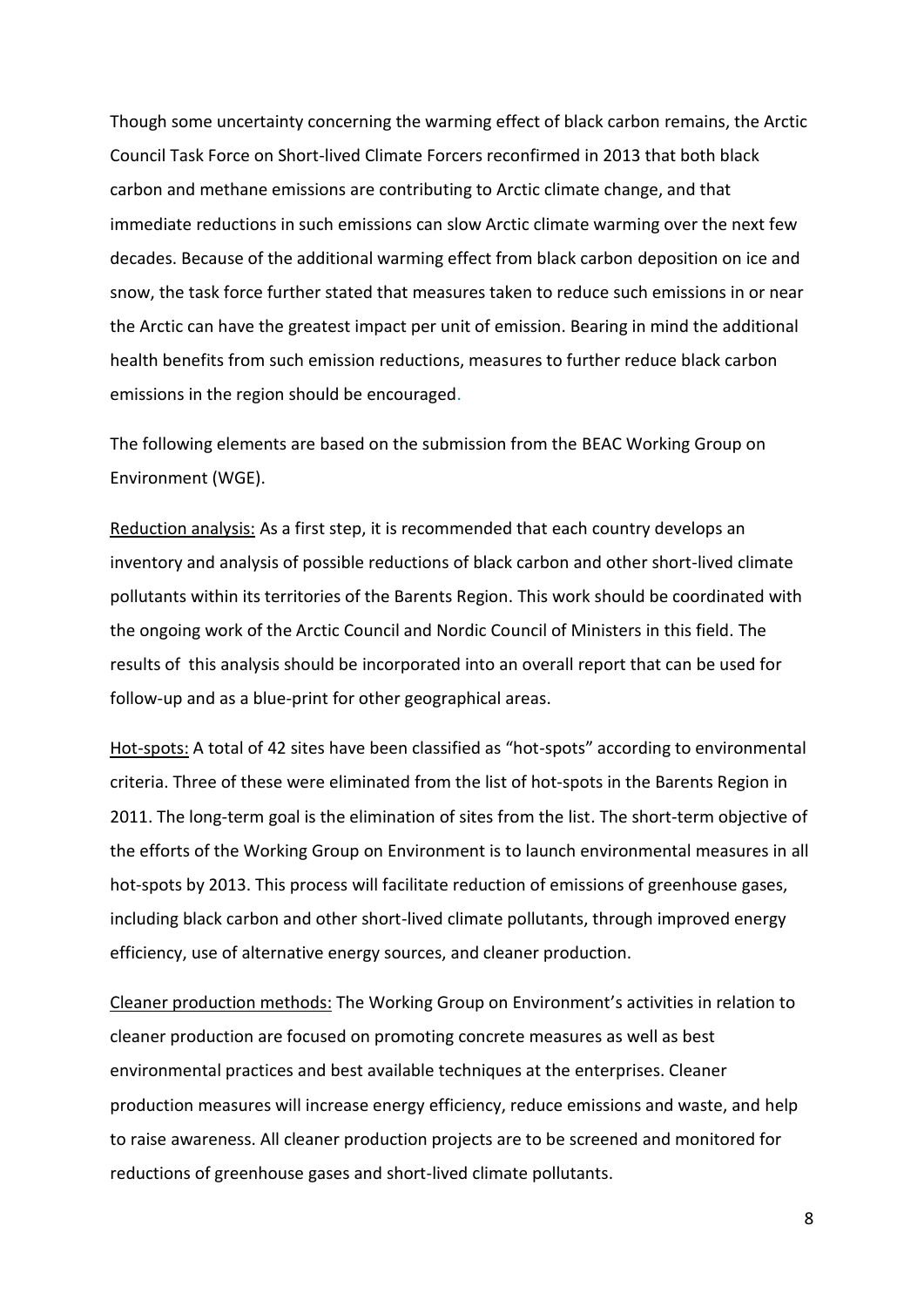The Nordic Environment Financing Company (NEFCO), established by the Nordic countries as a vehicle to promote green development and foster good environmental practices in areas of interest to the Nordic region, has several relevant financial instruments which should be actively used in the promotion of cleaner production and hot-spot clean-up.

Additional activities related to black carbon are found in Section 3.4 on research and monitoring.

#### *Forests and other sinks for greenhouse gases*

Forest growth: Changes in global climate are already stressing forests through higher temperatures, altered precipitation patterns and extreme weather events. Effects on forests are likely to include changes in forest health and productivity as well as changes in the geographic range of both forests and tree species. Northern boreal forests trap and store carbon dioxide in the wood they produce, in forest soils and in wetland ecosystems; thus they have the potential to mitigate climate change. At the same time these forests have the potential to become a carbon source as a result of changes in permafrost and natural disturbance patterns, such as forest wild fires, pest and diseases. Efforts include sharing knowledge about these natural disturbance patterns. In connection with forest management and protection, carbon storage, accumulation and releases from soils and wetland ecosystems should be taken into account.

The Barents Forest Sector Task Force (BFSTF) proposes the establishment of a Barents Region-based research programme on the effects of climate change on forest ecosystems, including development of common methodology and indicators. The task force additionally recommends maintaining and strengthening efforts related to increased sustainable production and supply of forest products for energy and wood constructions in the Barents Region that can displace fossil emissions and contribute to long-term stabilization of the greenhouse gas concentration in the atmosphere at a level that would prevent dangerous anthropogenic interference with the climate system. The task force also highlights the need to further expand efforts in forestry operations to avoid damage to old-growth forests not suitable for logging, peatlands and other wetlands to enhance reservoirs for greenhouse gases, as well as habitats for biota.

9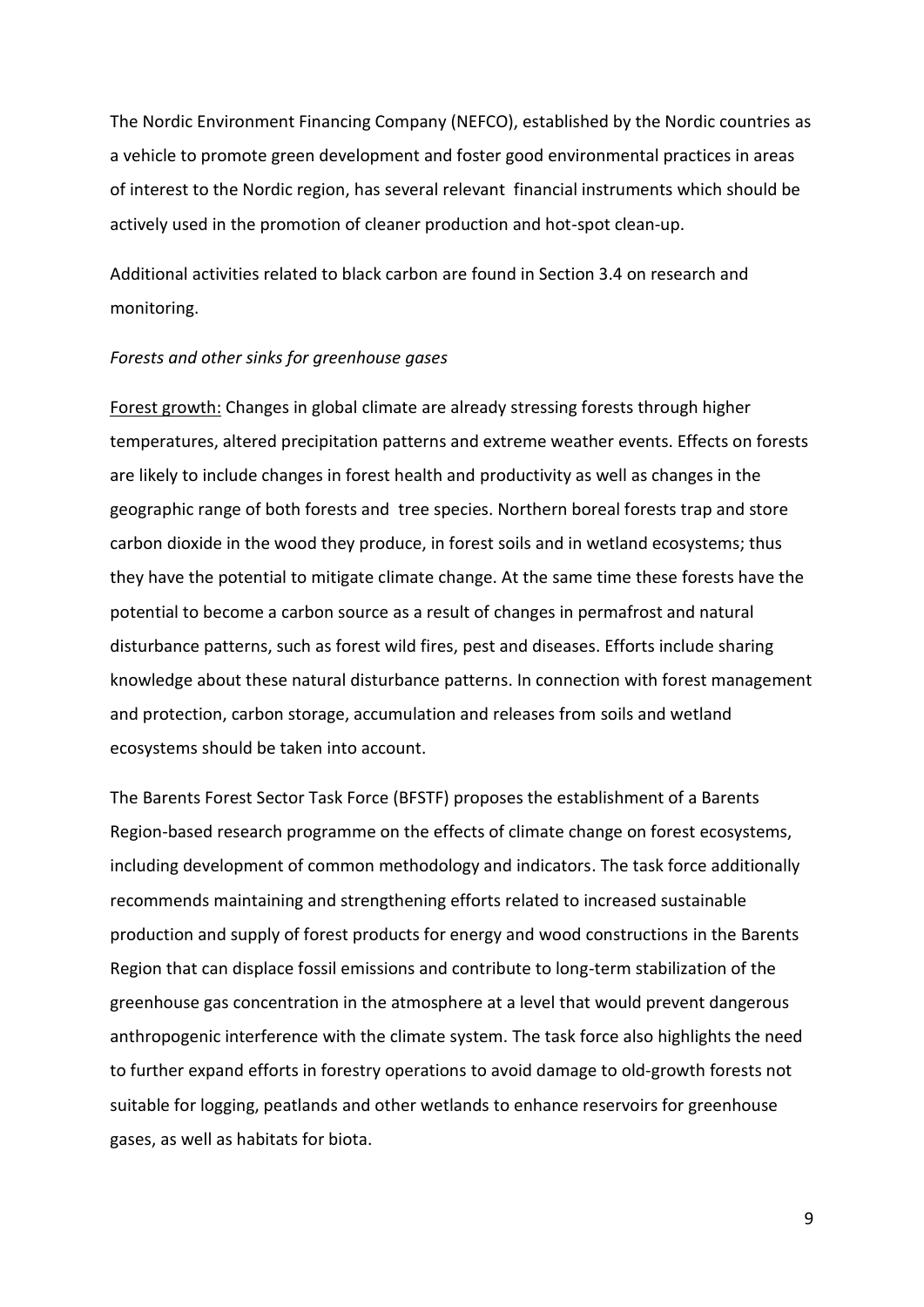A seminar for sharing knowledge and discussing possible common methods and a system for regular reporting on forest health could be arranged. Consideration should be given to linking this activity to ongoing initiatives in the biodiversity group under the Arctic Council (CAFF), especially the terrestrial programme within the Circumpolar Biodiversity Monitoring program, as well as to national activities.

Conservation of old-growth forests, peatlands (including mires) and other wetlands comprises one of the key instruments for meeting the targets of the Convention on Biological Diversity, and also incorporates certain aspects of mitigation and adaptation. The Barents Region belongs to the boreal forest belt, which is the largest remaining intact forest ecosystem on earth. Development of protected areas there will contribute to saving endangered species and enhance the potential of species to adapt to climate change, in addition to promoting conservation of carbon sinks. Two current projects under the Working Group on Environment that primarily target biodiversity conservation goals also integrate some mitigation and adaptation factors. These are:

- *Promoting a representative and effectively managed Barents Protected Area Network (BPAN)*: The overarching aim is to promote and support a representative protected area network for conservation of biodiversity and boreal-arctic nature, especially forests and wetlands.

- *Developing the Green Belt of Fennoscandia*: The concept of Green Belt of Fennoscandia encompasses a chain of protected areas along the Finnish, Russian and Norwegian borders in a south-north line from the Gulf of Finland to the Barents Sea. The Green Belt of Fennoscandia offers a unique opportunity for studying and monitoring climate change.

#### *Energy efficiency and renewable energy*

The Joint Working Group on Energy (JEWG) has defined energy efficiency and renewable energy policies as a "win-win-win" scenario for climate change mitigation, as these will improve local air quality, increase security of supply and enhance competitiveness. The JEWG is carrying out various actions and events in relation to these fields, often in close cooperation with the EU Commission, the Nordic Council of Ministers and NEFCO, among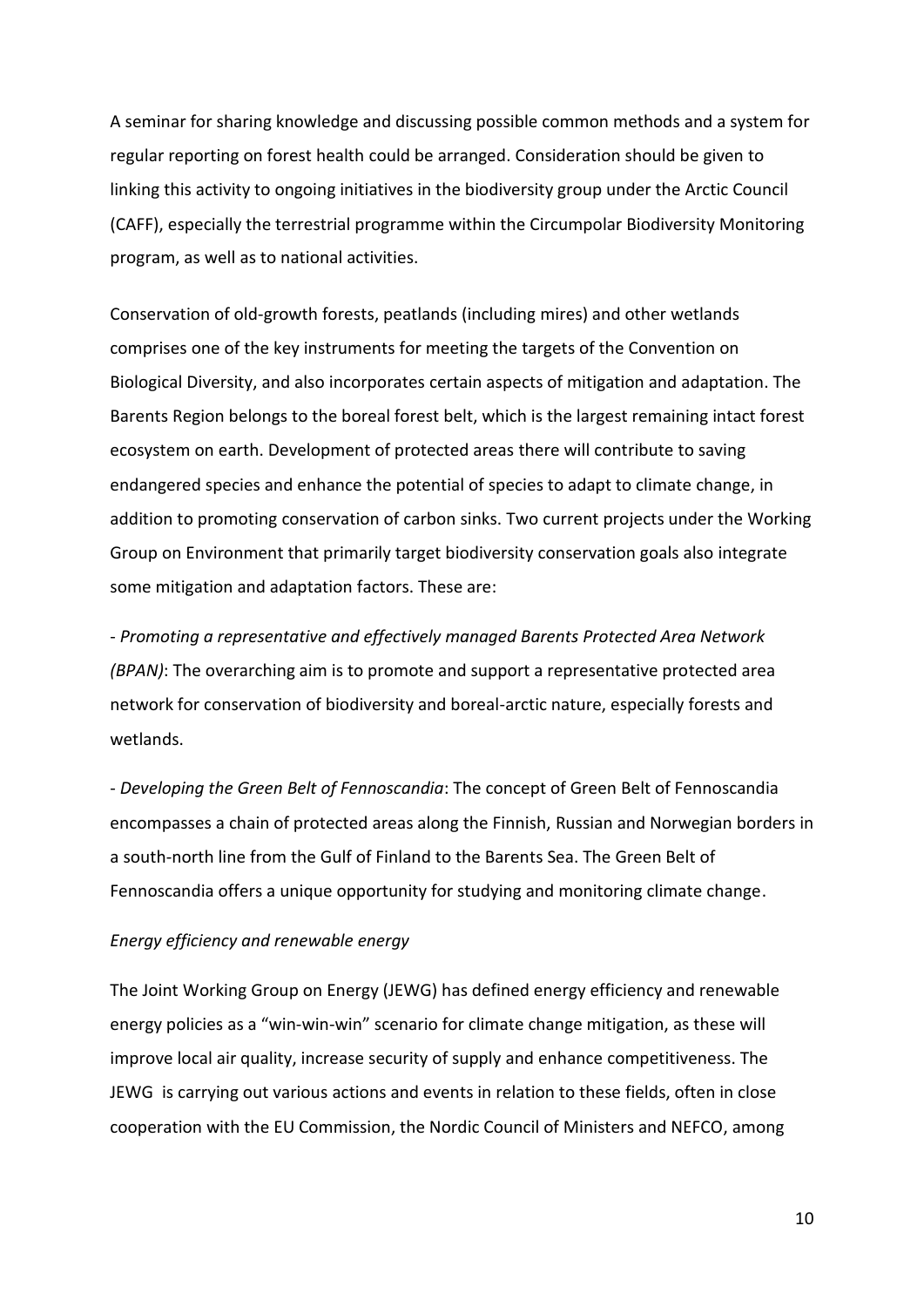others. The JEWG has been an important platform for information exchange in the Barents Region.

The JEWG follows the development in the projects on hot-spots (undertaken by the WGE and NEFCO). This working group also envisages stronger cooperation with the Working Group on Environment, and is seeking better systems for networking and information exchange on energy efficiency and renewable energy.

A workshop to facilitate cross-border cooperation on energy efficiency and renewable energy will be organized in 2013. As target groups, the JEWG specifies public sector, municipalities, regional authorities, energy efficiency centres and agencies. The JEWG foresees continued cooperation with NEFCO and the Nordic Council of Ministers.

#### <span id="page-10-0"></span>**3.3 Adaptation**

#### *Water resources management*

Climate change will have an impact on water resources and their ecosystem services in many ways. Adaptation issues are related e.g. to water quality, water level regulation, fisheries and recreation. The Working Group on Environment has the following project related to adaptation and water resources management:

- *Trilateral cooperation on Environmental Challenges in the Joint Border Area*: A European Neighbourhood and Partnership Instrument (ENPI) project studying the harmful effects of climate change on water level, flow regulation and contamination in the Finnish, Norwegian and Russian border region.

In its submission, the Joint Working Group on Health and Related Social Issues (JWGHS) has underlined the importance of water for human health and the need for adaptation to counteract flooding in river systems, ensure focus on drinking water safety, and to continue and strengthen cooperation between emergency and rescue services and health and social care systems. Health issues should be an integral part of all climate change adaptation measures (for instance community planning, risk and vulnerability analyses). Early warning surveillance and preparedness systems for extreme weather events and disease outbreaks should be developed and/or strengthened.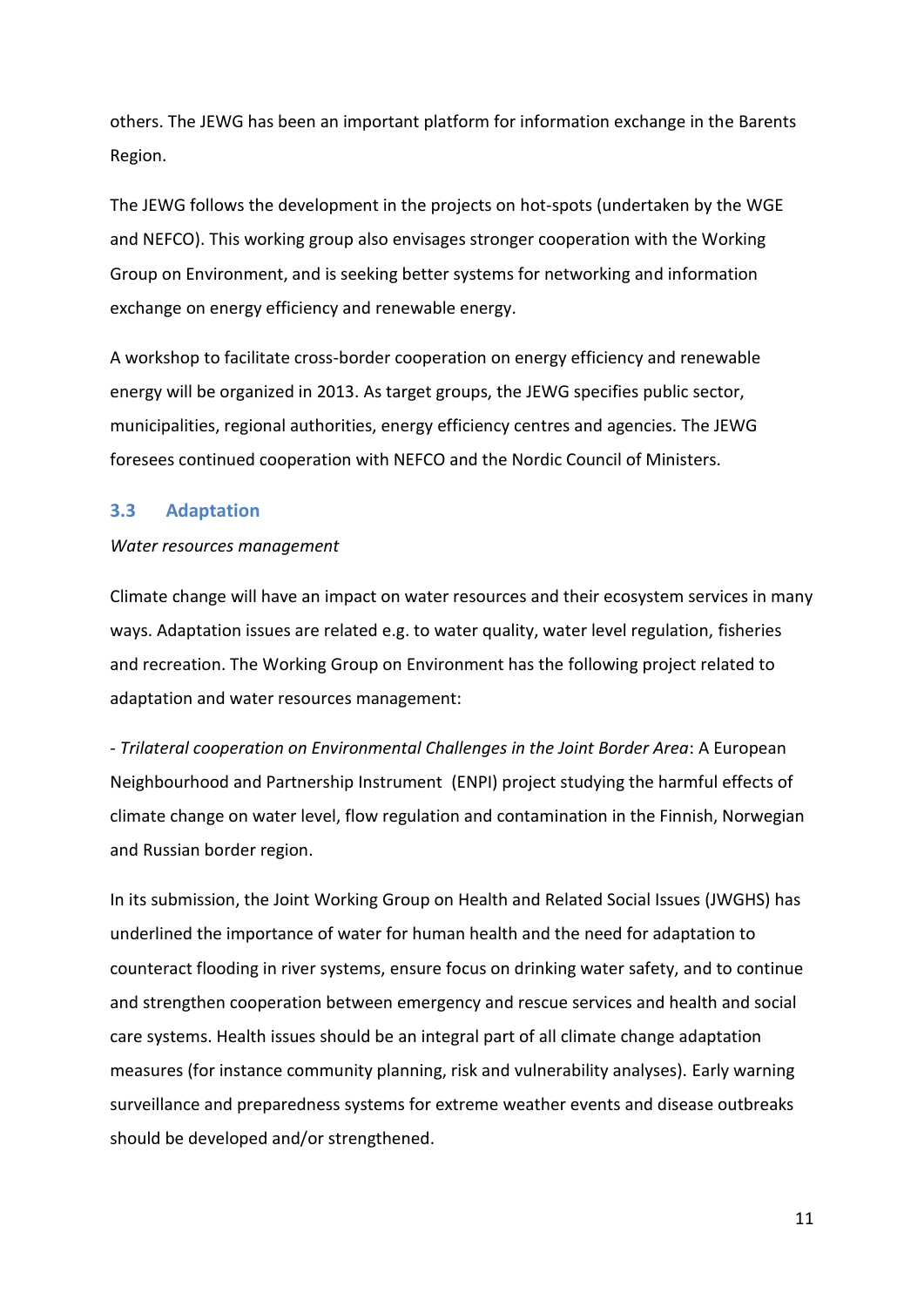A key message from the JWGHS is to strengthen cooperation on water management related to flood prediction, flood risk and clean drinking water. The JWGHS is prepared to be consulted on proposals in the Action Plan in areas where a link to health-related issues is relevant.

#### *Transport*

The Steering Committee of the Barents Euro-Arctic Transport Area (BEATA) is preparing a joint transport plan for the Barents Region with a planning horizon of 30 years. This plan needs to take into account climate change with, for instance, the risk of more extreme weather such as storms, avalanches and flooding. The plan will also formulate general strategies for developing an effective and robust transport system. A proposal was delivered by an expert group to the meeting of the ministers of transport on 24 September 2013.

#### *Nomadic Reindeer Husbandry*

The Working Group of Indigenous Peoples proposes a project to provide a quantitative assessment of new climate trends in the Barents Region, and to investigate the effect of climate change in the Barents Region on nomadic reindeer herders' society and environment in order to identify possible risks and vulnerabilities in individual components of the socialnatural environment. There are already many indications that projected changes in climate will influence reindeer and reindeer herding, as changing snow conditions will affect the availability of forage, especially in winter. Indigenous traditional knowledge, culture, and language provide a central foundation for adaptation and building resilience to the rapid changes in the Arctic. The intention is to expand upon the unique and successful collaboration established during the International Polar Year between Russian, Finish, Swedish and Norwegian partners, and the project will cultivate broad-based cooperation among the herders' societies from Yamal in the east to Norway in the west.

#### *Thawing permafrost – impacts on buildings, roads and other infrastructure*

Practically no input was received on thawing permafrost adaptation. This issue may be of some relevance to the development of transport plans with a time horizon of 30 years to be undertaken by the Transport Group (BEATA). The proposal from the WGE (under outreach)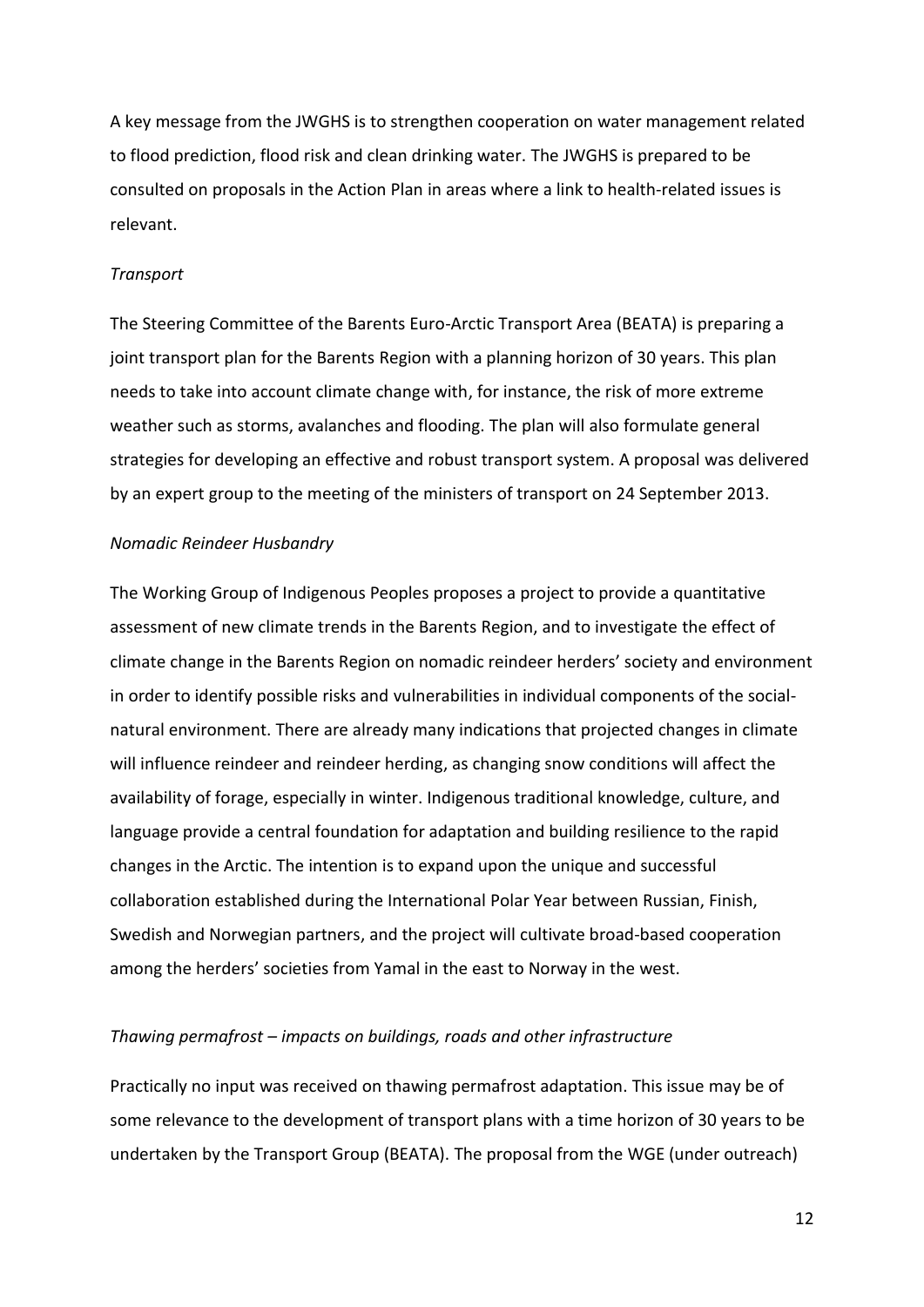to organize an international conference on permafrost issues can be utilized to develop proposals in this area.

#### <span id="page-12-0"></span>**3.4 Research, observations, monitoring and modelling**

The Joint Working Group on Education and Research (JWGER) has pointed out that climate change is by definition long-term, and there is thus value in long time series in observations. However, it is difficult to obtain funding for continued monitoring in competition with new projects. The JWGER proposes to increase cooperation to help to secure long-term funding for the most important time series. This could be achieved by collecting information about all relevant series, drawing up a prioritized list of those that should be provided with longterm funding, acquiring funding for long periods (at least 10 years) and making the data series available to all researchers in a suitable format to ensure maximum utilization of data. An effort should also be made to develop a common mechanism for collection, storage, processing and exchange of information. In order to ensure a broad perspective when prioritizing the data series, a BEAC workshop could be held to examine and discuss the material gathered. Consideration should be given to how this activity could be used in conjunction with the Sustaining Arctic Observing Network and the Arctic Monitoring Assessment Programme under the Arctic Council. The need to incorporate research on biodiversity and the effects of climate change on biodiversity into Arctic research is also emphasized.

#### *Education*

 $\overline{a}$ 

The Joint Working Group on Education and Research propose the development of a concept for providing the relevant PhD-level courses that are currently taught via High North Academy<sup>3</sup> throughout the entire Barents Region, using a combination of summer courses and distance learning. It is feasible to teach several of these courses as distance learning, in some cases combined with summer school or weekly course meetings.

The JWGER also proposes the organization of international courses within relevant subjects on board the Floating University, with participation of students and faculty from all Barents

 $^3$  The High North Academy is an umbrella organization that coordinates PhD courses for research schools within fields connected to the High North. The courses are in general taught in English. They all give ECTS (European Credit Transfer and Accumulation System) credits.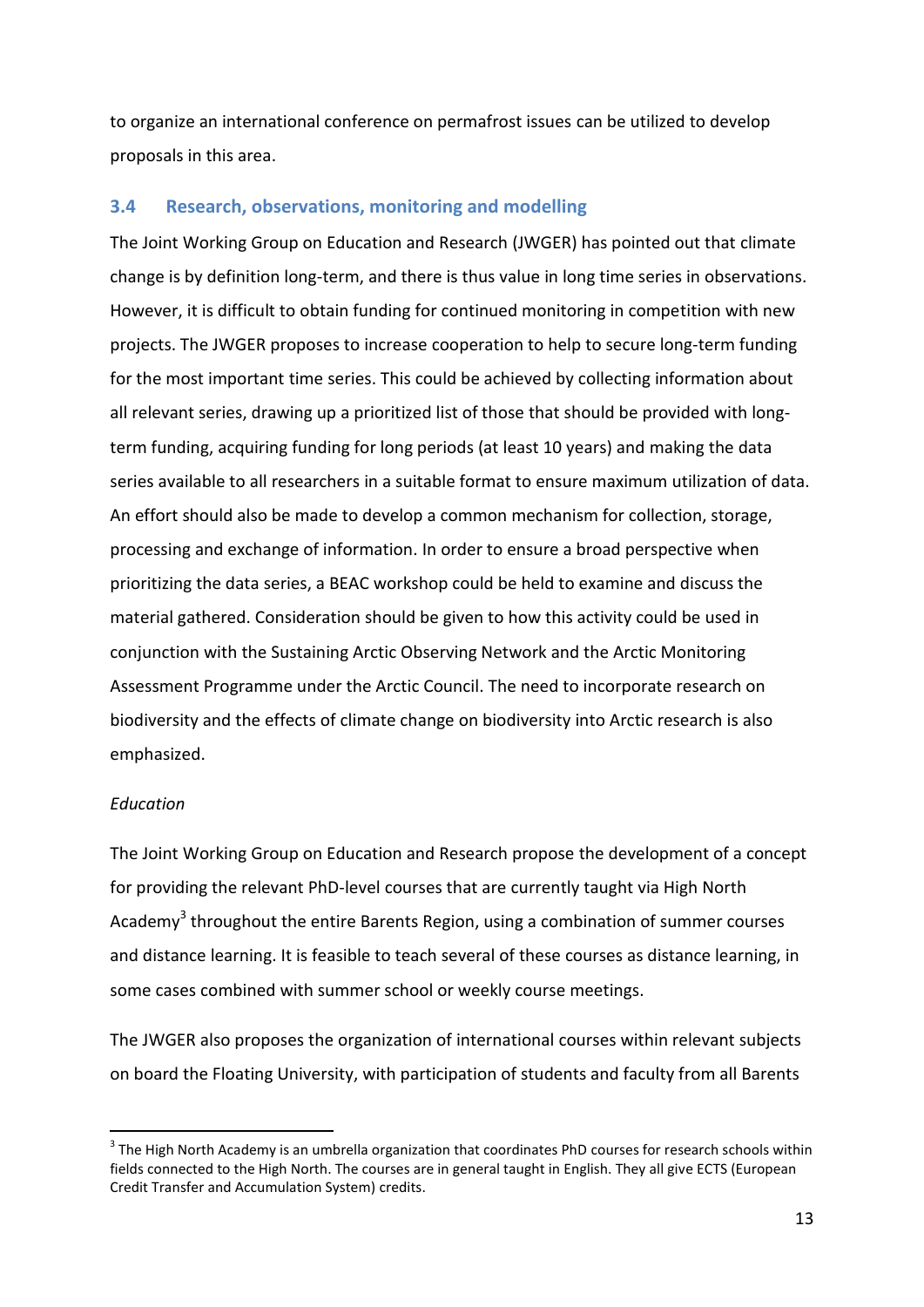Region countries. The Floating University is a project funded by the Russian Geographical Society and operated by the Northern (Arctic) Federal University (Narfu). The course takes place on a research vessel sailing in Arctic waters.

Exchange of young scientists and students should be an important part of this measure.

#### *Monitor and investigate black carbon (BC) and other short-lived climate pollutants*

The Joint Working Group on Education and Research has submitted the following three research projects aimed at investigating the origins and amounts of black carbon and other short-lived climate pollutants:

- Investigate the main sources of BC in the Barents Region/Arctic with the use of modelling software (FLEXPART); especially the contribution of boreal forest fires versus anthropogenic emissions.
- Quantify anthropogenic emissions within the Barents Region/Arctic and areas close to the Arctic with the upgrading of monitoring programmes in the Arctic; i.e. Zeppelin station in Svalbard and other stations.
- Measure and quantify BC emission sources with the use of mobile aerosol lidars and/or relevant technology: Point sources in the Barents Region such as the gas/oil industry, large point sources near the Norwegian-Russian border; and emissions from ship traffic.

A process for standardising methods of measuring black carbon is underway within the Convention on Long-range Transboundary Air Pollution and the European Monitoring and Evaluation Programme (EMEP). Cooperation with the EMEP in this activity is therefore recommended.

#### *Permafrost*

In the subarctic European Northeast, tundra ecosystems functioning along the southern boundary of permafrost are the most vulnerable and sensitive to global warming. Current climate change causes degradation of permafrost in the region, which increases climatedriven changes of landscape components and soils first. A project on the evaluation of the current dynamics of the temperature regime in subarctic permafrost-affected soils in the far Northeast of Europe has been proposed by the JWGER.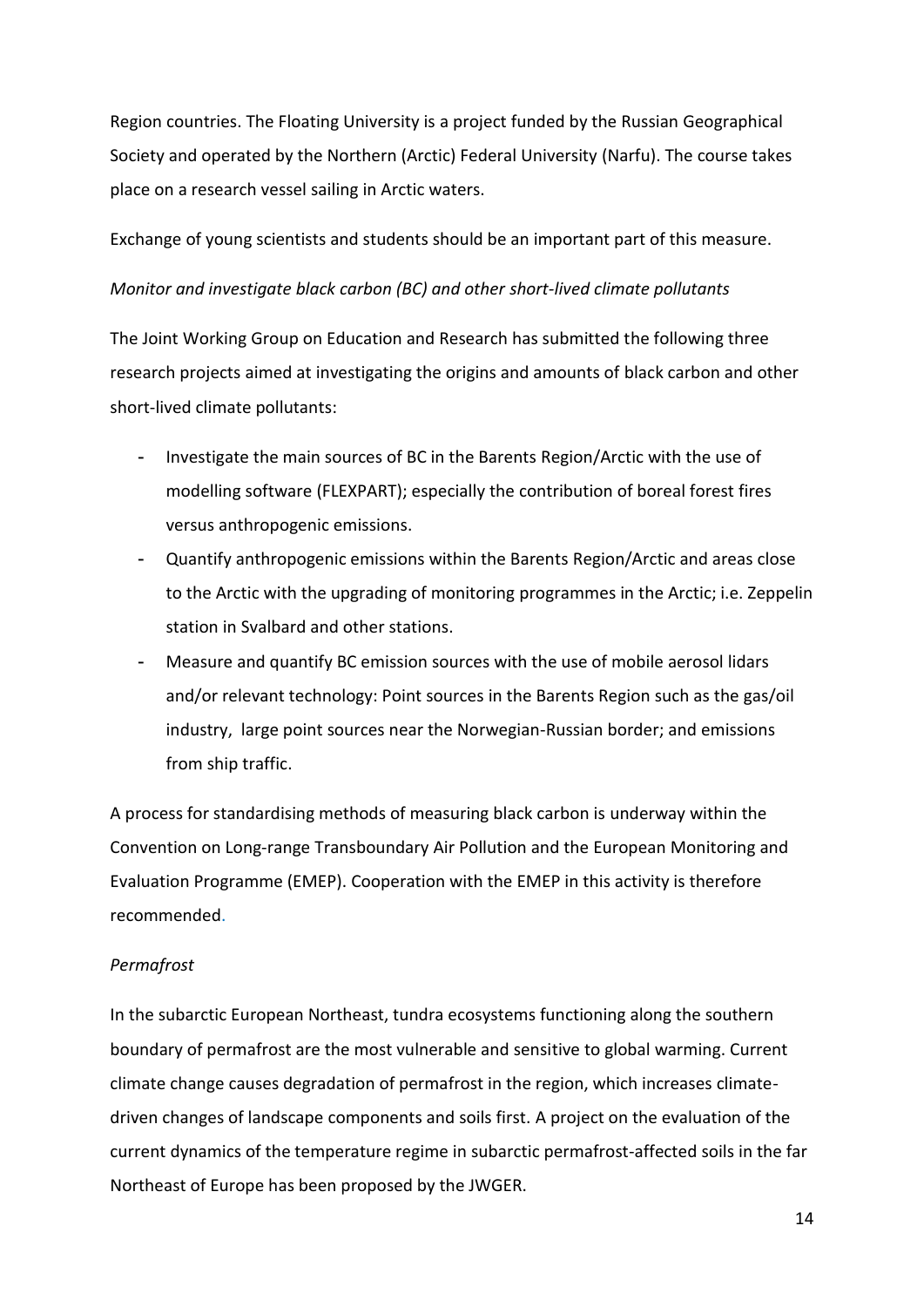The aim of the project is to assess the recent dynamics of the temperature regime in tundra permafrost-affected soils. Temperature studies of permafrost-affected soils make it possible to assess environmental sustainability against a backdrop of ongoing climate change. The existing research base is long-term temperature monitoring of permafrost-affected soils near the town of Vorkuta, which started in 1996. Intensive long-term temperature studies of cold soils and permafrost have been conducted since 2007 at 12 sites.

On the basis of the data collected, the long-term temperature dynamics will be characterized in different types of organic and mineral tundra soils and underlying permafrost. In permafrost-affected grounds the temperature response to changing climatic parameters over the last decade will be assessed.

#### <span id="page-14-0"></span>**3.5 Outreach**

#### *Barents Industrial Partnership Meeting*

The Norwegian chairmanship of the Working Group on Economic Cooperation was responsible for the Barents Industrial Partnership Meeting that was held in May 2013. The main objective of the meeting was to enhance the exchange of experience and good practice on climate change among ministries, the private sector and academia; to address opportunities and challenges; and to identify potential areas for increased cooperation between stakeholders in the Barents Region in particular. Questions regarding climate change and the development of business cooperation in the Barents Region were addressed in this forum. 4

The Joint Working Group on Education and Research (JWGER) has proposed two outreach activities which may be seen as primarily directed towards research communities or a specially interested public:

#### *FrostBytes*

 $\overline{a}$ 

FrostBytes – "Soundbytes of Cool Research" – is a concept developed by the Association of Polar Early Career Scientists (APECS) in 2012 to share interesting and valuable information about the polar regions. These 30 - 60 second audio or mostly video recordings are designed

 $^4$  This proposal was carried through before the Action Plan on Climate Change was ready for submission to the BEAC Committee of Senior Officials. It is presented as a part of the Action Plan, as the measure reflects the input from the Working Group on Economic Cooperation at the time when their written was requested.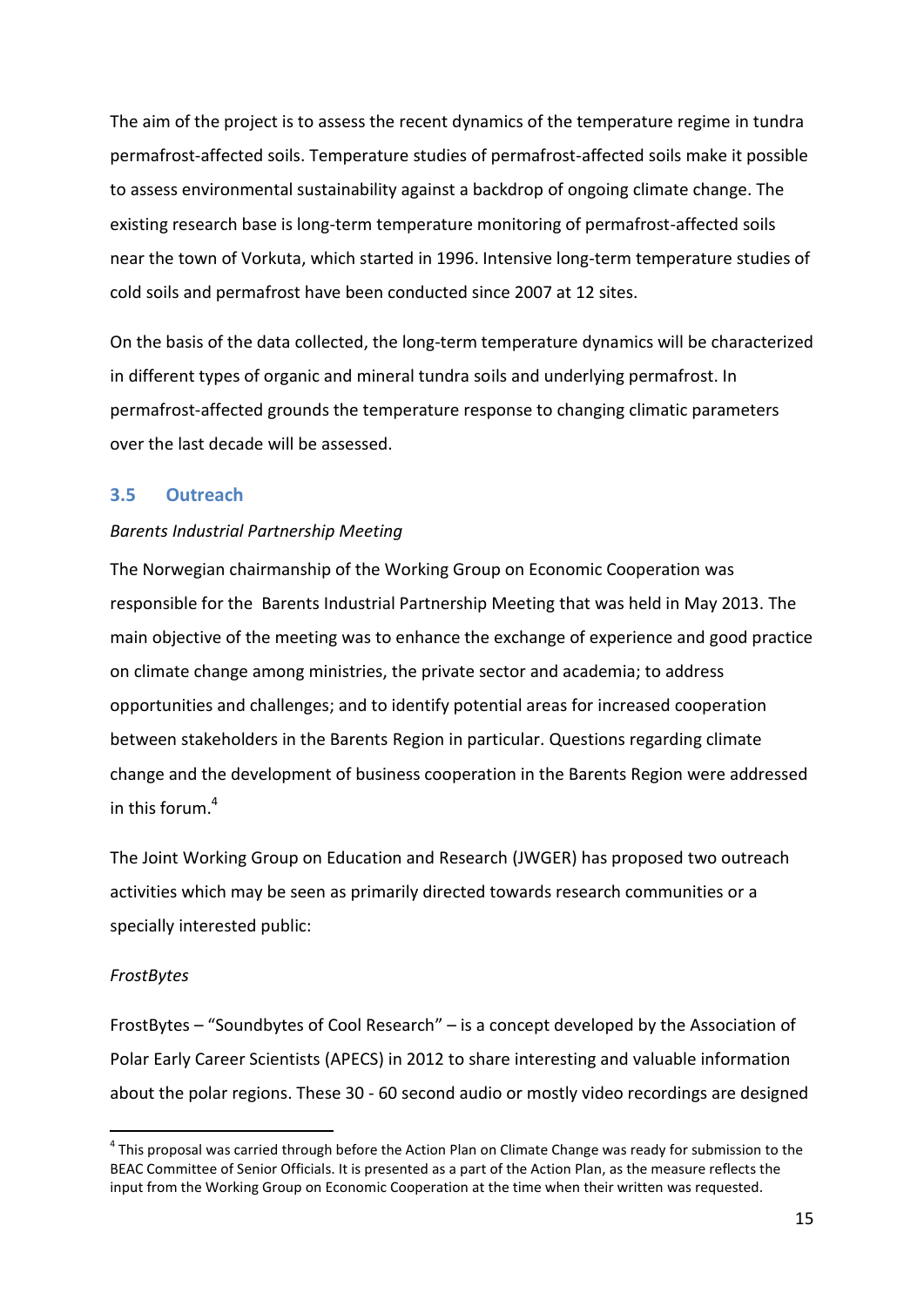to help researchers easily convey their latest findings to a broad audience as well as to specific target groups, which makes this a great outreach tool.

The concept of FrostBytes can be used to:

- highlight research findings of students across the entire Barents Region in national languages as well as in English, thus facilitating potential interdisciplinary and international cooperation in the region;
- promote universities, institutes and specific departments in order to attract new students, and profile particular courses and programmes within universities;
- raise awareness of the current challenges facing the Barents Region.

#### *A series of online webinars*

The primary objective of this proposed project is to introduce all partner institutions to a broader audience and to other potential collaborators within the Barents Region. A series of online webinars could be planned and organized through the GoToWebinars system, which has been proven to be reliable and effective software. First webinars will include a general overview of the Barents Euro-Arctic Region as well as the JWGER, and present the status of cooperation in the region as well as possible new synergies with potential new collaborators. All subsequent webinars will focus on all institutes and universities that are part of the JWGER. All webinar sessions will be recorded and made available on YouTube and Vimeo, and could be embedded into websites of participating universities.

Overall, the proposed webinar series will provide an online forum that will encourage and facilitate exchange and collaboration between early career researchers, increasing the research capacity of early career and senior researchers in the Barents Region through closer cooperation, coordination, and communication about climate change.

#### *Permafrost*

The Working Group on Environment has proposed that the BEAC could organize an international conference on thawing permafrost and melting snow cover to assess issues such as: recent knowledge of the impact of climate change on thawing permafrost and melting snow cover; observations of thawing permafrost and melting snow cover; the impacts of this on water cycle; the threats to the existing infrastructure and the challenges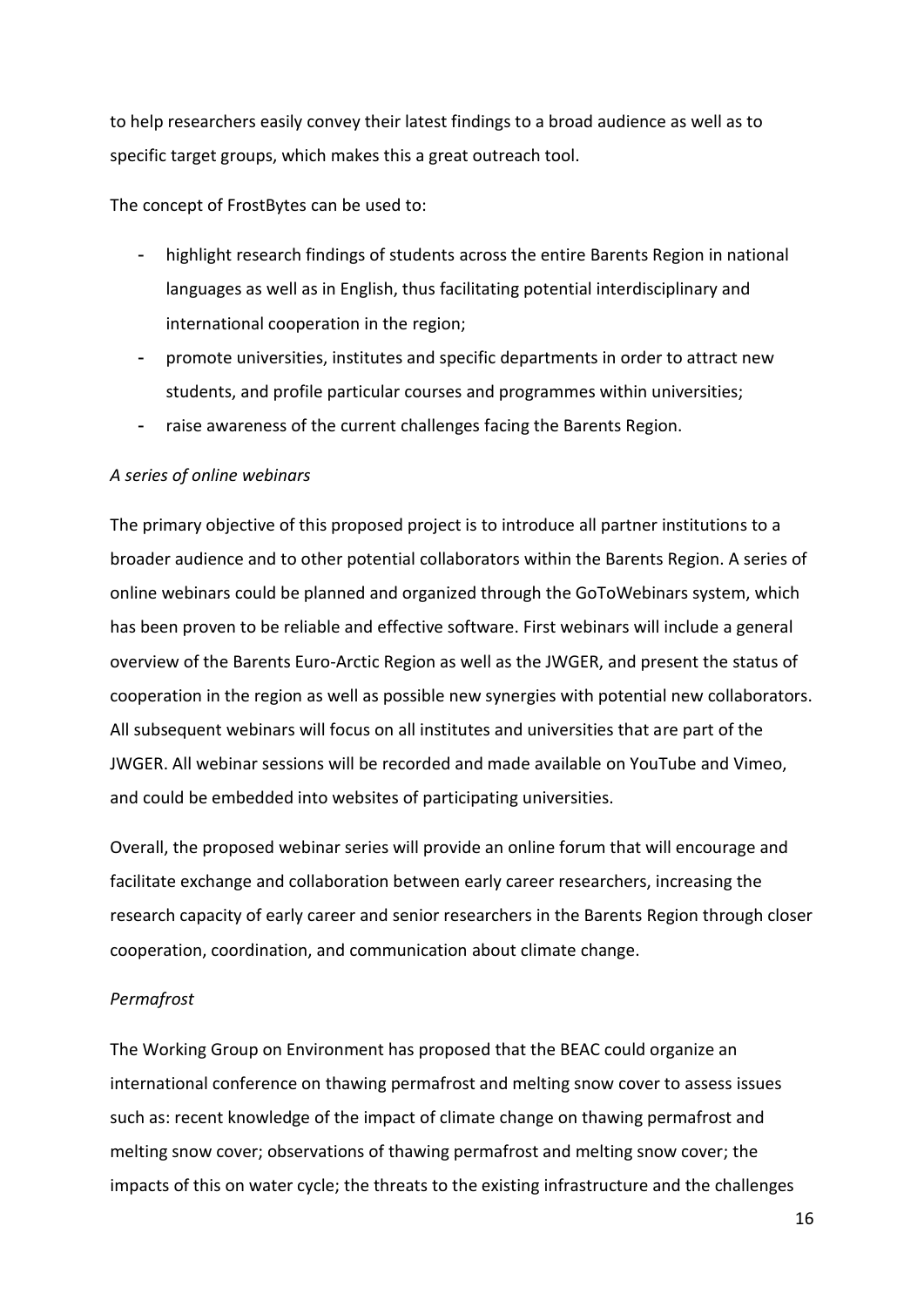to new infrastructure development plans. The results of the conference should be utilized by the working groups under the BEAC to develop proposals on permafrost adaptation.

#### *Dissemination of information*

Knowledge and information are essential for activities related to climate change. Thus, high priority should be given to systematic efforts to collect knowledge and distribute updated information about climate change and recommended measures in popular form to the public, to working groups under the BEAC, and to decision-makers. The International Barents Secretariat should be used systematically in the production and distribution of such material.

#### *Cooperation with other organizations etc.*

It is of great importance to enhance cooperation and interaction with other organizations to increase awareness of the specific northern concerns related to climate change. Relevant examples are the Intergovernmental Panel on Climate Change, which has a chapter on polar regions in its Fifth Assessment Report; the Arctic Council, which is developing a report on Adaptation Actions for a Changing Arctic as well as the Arctic Resilience Report; the Council of the Baltic Sea States; the Nordic Council of Ministers, which has focused on the people living in the region in its Arctic Cooperation programme 2012–2014; the EU and Northern Dimension and its partnerships, as well as international financial institutions such as Nordic Environmental Finance Corporation (NEFCO), Nordic Investment bank (NIB) and the European Bank for Reconstruction and Development (EBRD).

The BEAC should consider seeking wider cooperation to influence further efforts in these and other organizations. In addition to the crucial role of local and regional authorities, it is also very important to cooperate closely with key actors within the business community, civil society including NGOs, education and research institutions, the media, etc., in developing awareness of, and designing actions for dealing with, the challenges related to climate change.

17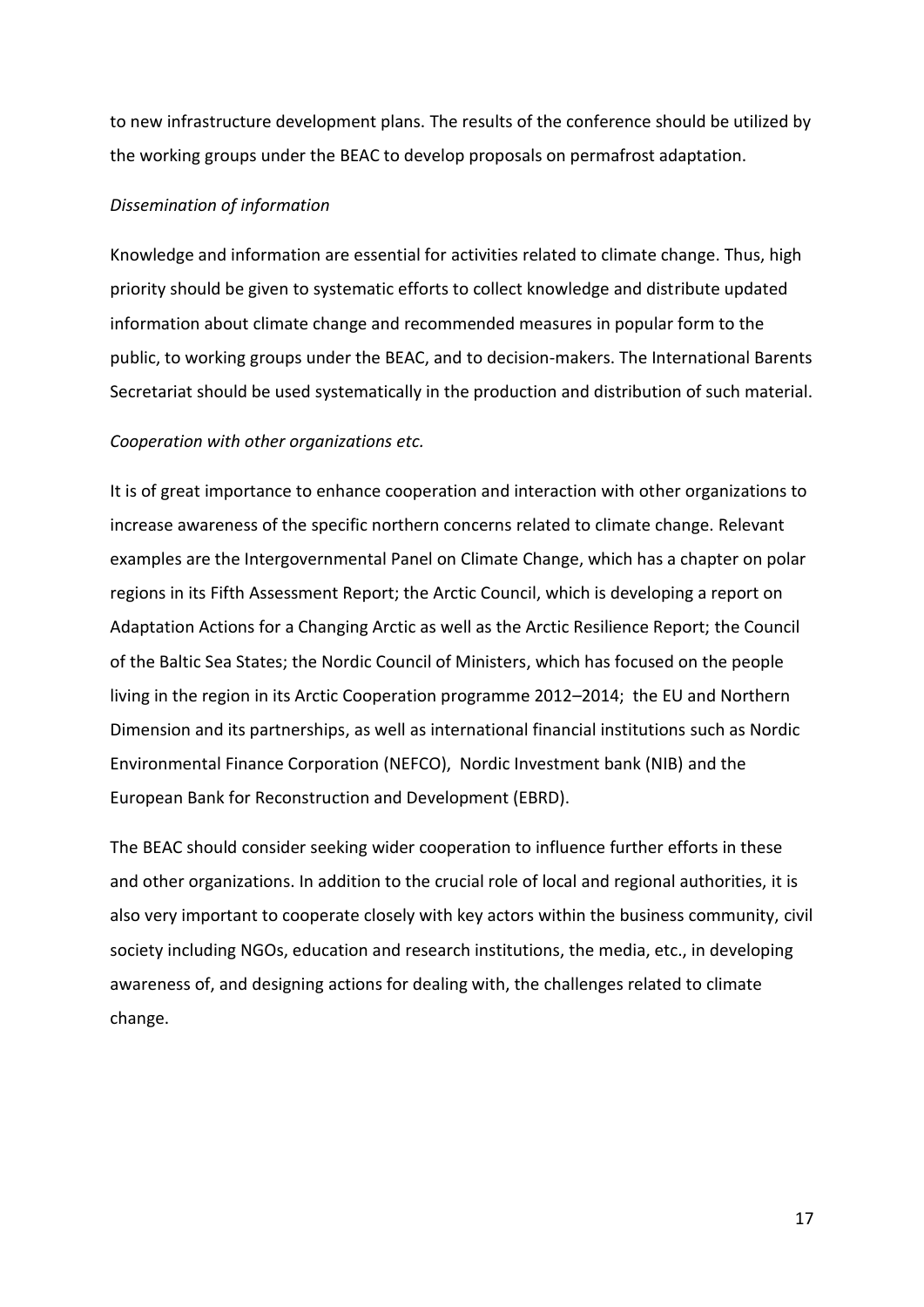# **4. The Action Plan on Climate Change for the Barents Cooperation**

### **Overarching Activity**

<span id="page-17-0"></span>

| Title             | Objective/Activity                               | Responsible                       | Timeframe           |
|-------------------|--------------------------------------------------|-----------------------------------|---------------------|
| Development of    | Development of regional strategies for all parts | The Working Group on Environment  | Launching seminar   |
| regional climate  | of the Barents region.                           | (WGE), the Regional Working Group | in 2014,            |
| change strategies |                                                  | on Environment (RWGE), Barents    | development before  |
|                   | Activity to be launched by an information        | Regional Council, other relevant  | the end of 2015 of  |
|                   | seminar with participation from regional         | Working Groups, the International | strategies in those |
|                   | administrations, business partners and other     | Barents Secretariat.              | regions where this  |
|                   | stakeholders.                                    |                                   | has not yet been    |
|                   |                                                  |                                   | carried out.        |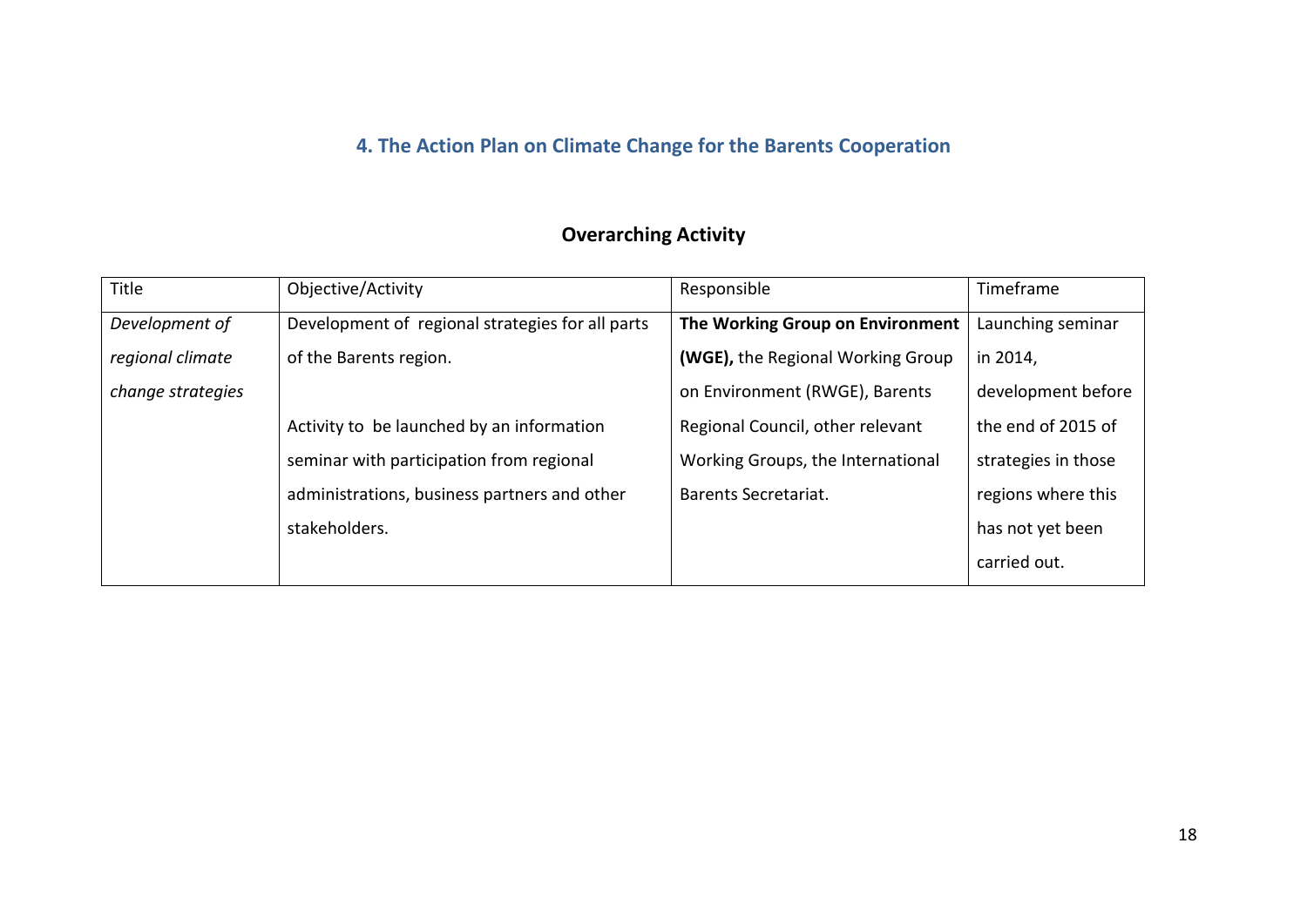### **Mitigation**

| Title                      | Objectives/Activities                                                                                                                                                            | Responsible                                                                                                                             | Timeframe             |
|----------------------------|----------------------------------------------------------------------------------------------------------------------------------------------------------------------------------|-----------------------------------------------------------------------------------------------------------------------------------------|-----------------------|
| <b>Black carbon and</b>    | It is recommended that each country develops an                                                                                                                                  | <b>Working Group on Environment</b>                                                                                                     | Analysis of reduction |
| other short-lived          | inventory of emissions and an analysis of possible                                                                                                                               | (WGE), Joint Energy Working Group                                                                                                       | possibilities: Before |
| climate pollutants         | reductions of short-lived climate pollutants                                                                                                                                     | (JWGE), Nordic Environment Finance                                                                                                      | the end of 2014       |
|                            | within its territories in the Barents Region.                                                                                                                                    | Cooperation (NEFCO). These                                                                                                              |                       |
|                            | Continued and strengthened efforts to reduce<br>emissions of greenhouse gases and short-lived<br>climate pollutants in the WGE's hot-spots and<br>cleaner production activities. | activities should be coordinated with<br>the ongoing efforts of the Arctic<br>Council and Nordic Council of<br>Ministers in this field. | Ongoing               |
| <b>Forestry Activities</b> | To establish a Barents Region-based research                                                                                                                                     | The Barents Forest Sector Task                                                                                                          | Launch in 2013, then  |
|                            | programme on the effects of climate change on                                                                                                                                    | Force (BFSTF), Working Group on                                                                                                         | ongoing.              |
|                            | forest ecosystems, including development of                                                                                                                                      | Environment, Working Group                                                                                                              |                       |
|                            | common methodology and indicators.                                                                                                                                               | Economic Cooperation and others.                                                                                                        |                       |
|                            | Develop and expand efforts related to increased                                                                                                                                  |                                                                                                                                         |                       |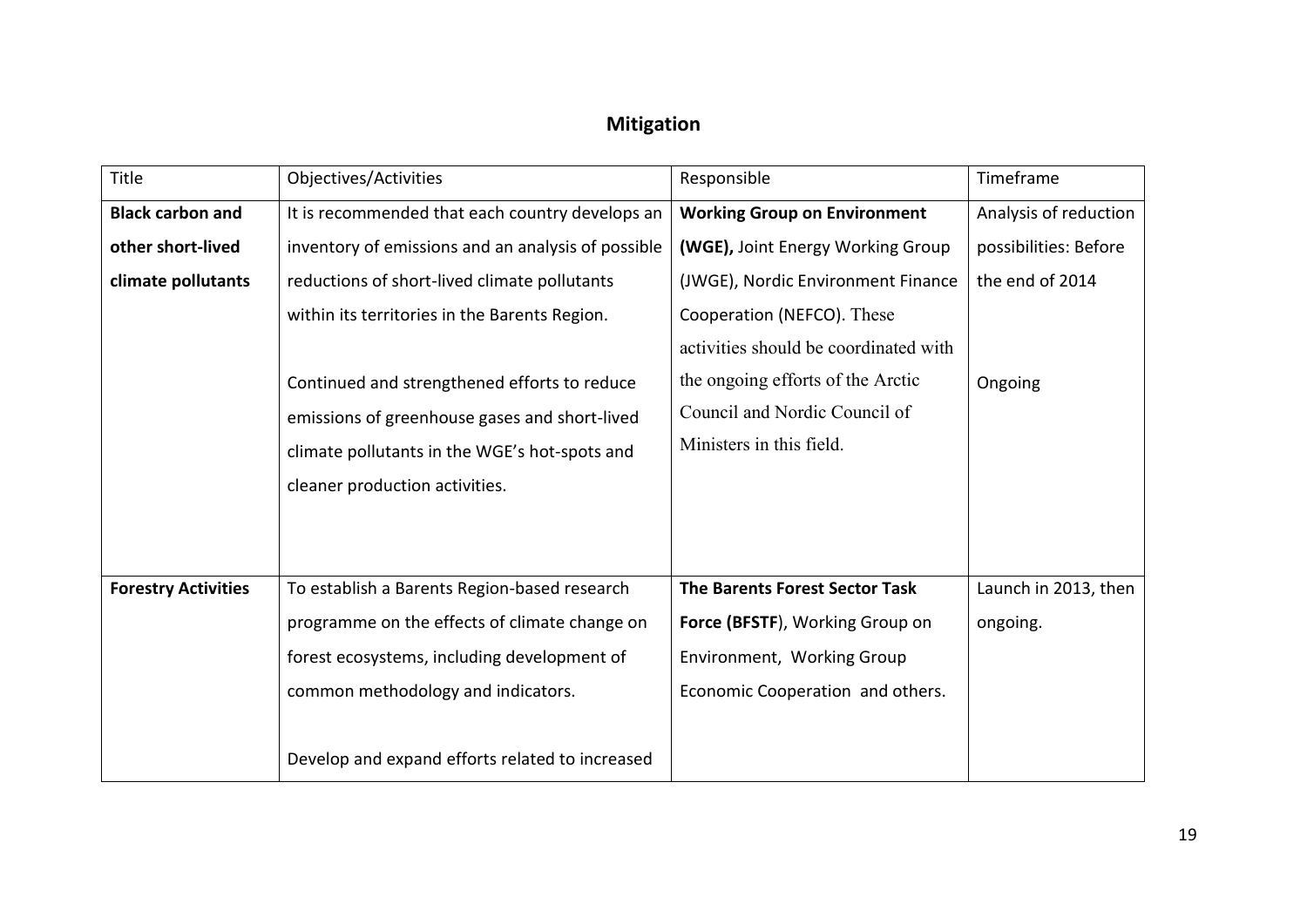|                          | sustainable production and supply of forest      |                                   |                   |
|--------------------------|--------------------------------------------------|-----------------------------------|-------------------|
|                          | products for energy and wood constructions in    |                                   |                   |
|                          | the Barents Region                               |                                   |                   |
|                          |                                                  |                                   |                   |
|                          | Continued and strengthened efforts in forestry   |                                   |                   |
|                          | operations to avoid damage to old-growth         |                                   |                   |
|                          | forests not suitable for logging, peatlands and  |                                   |                   |
|                          | other wetlands to enhance reservoirs for         |                                   |                   |
|                          | greenhouse gases, as well as habitats for biota. |                                   |                   |
|                          |                                                  |                                   |                   |
| <b>Energy efficiency</b> | Continued effort to define policies for improved | The Joint Working Group on Energy | The workshop will |
| and renewable            | energy efficiency and increased use of renewable | (JWGE).                           | be held in 2013   |
| energy                   | energy for climate change mitigation, improving  |                                   |                   |
|                          | security of supply, and enhanced                 |                                   |                   |
|                          | competitiveness.                                 |                                   |                   |
|                          |                                                  |                                   |                   |
|                          | Activity to be launched by a workshop to         |                                   |                   |
|                          | facilitate cross-border cooperation on energy    |                                   |                   |
|                          | efficiency and renewable energy.                 |                                   |                   |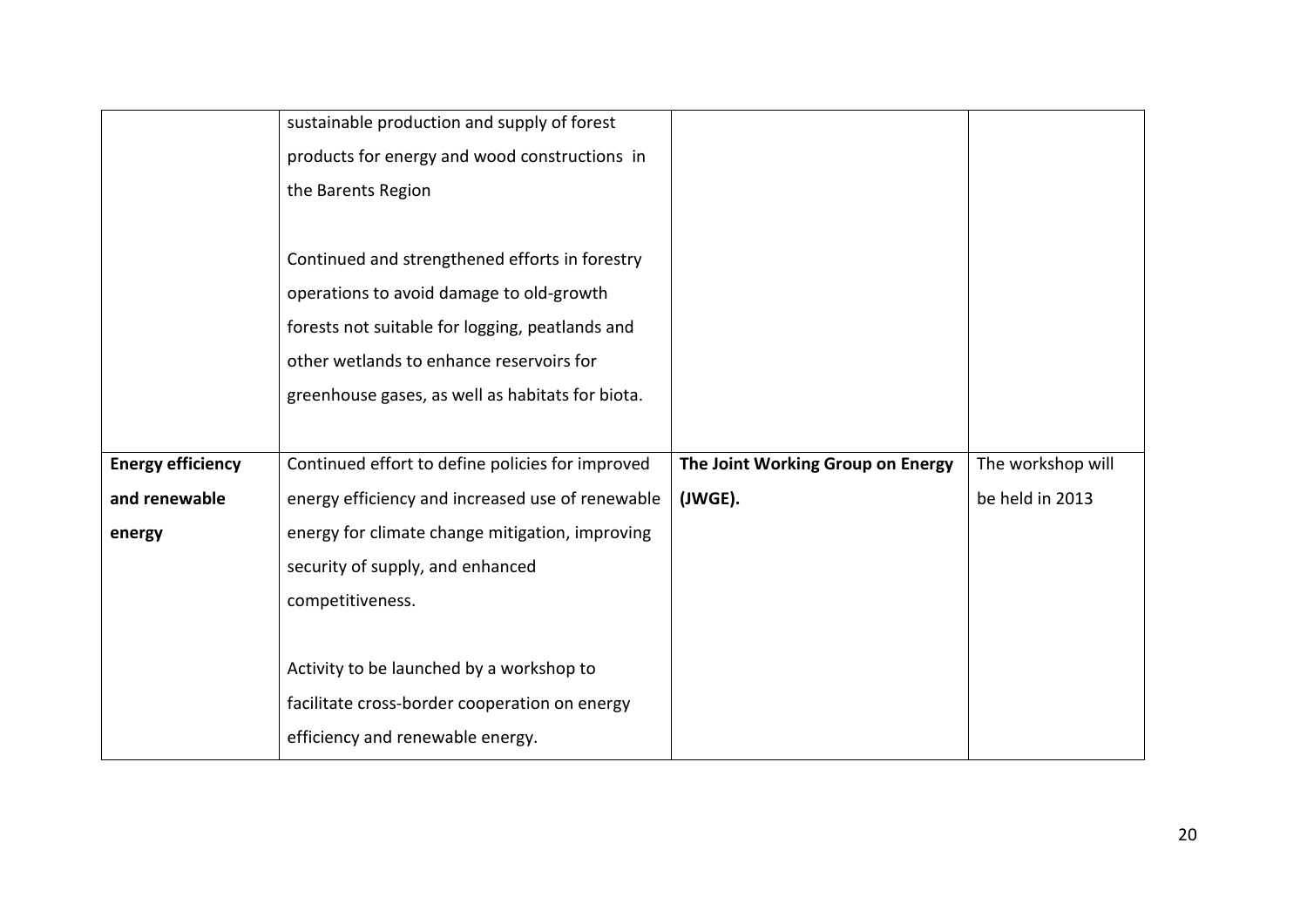### **Adaptation**

| <b>Water management</b> | Study of the harmful effects of climate change on   | <b>Working Group on Environment</b>        | Ongoing, study to be |
|-------------------------|-----------------------------------------------------|--------------------------------------------|----------------------|
|                         | water level, flow regulation and contamination in   | (WGE)                                      | completed in         |
|                         | the Finnish, Norwegian and Russian border           |                                            | 2014/2015            |
|                         | region.                                             |                                            |                      |
|                         |                                                     |                                            |                      |
|                         |                                                     |                                            | Launch in 2013, then |
|                         | Increased cooperation on water management           | <b>Working Group on Environment</b>        | ongoing.             |
|                         | related to flood prediction, flood risk and clean   | <b>(WGE).</b> A possible link to the Joint |                      |
|                         | drinking water, as well as on efforts to counteract | Working Group on Health and Related        |                      |
|                         | flooding in river systems.                          | Social Issues, which may be consulted      |                      |
|                         |                                                     | on the health issues related to the        |                      |
|                         |                                                     | objective, and to the Joint Committee      |                      |
|                         |                                                     | on Rescue Cooperation will also be         |                      |
|                         |                                                     | considered                                 |                      |
|                         |                                                     |                                            |                      |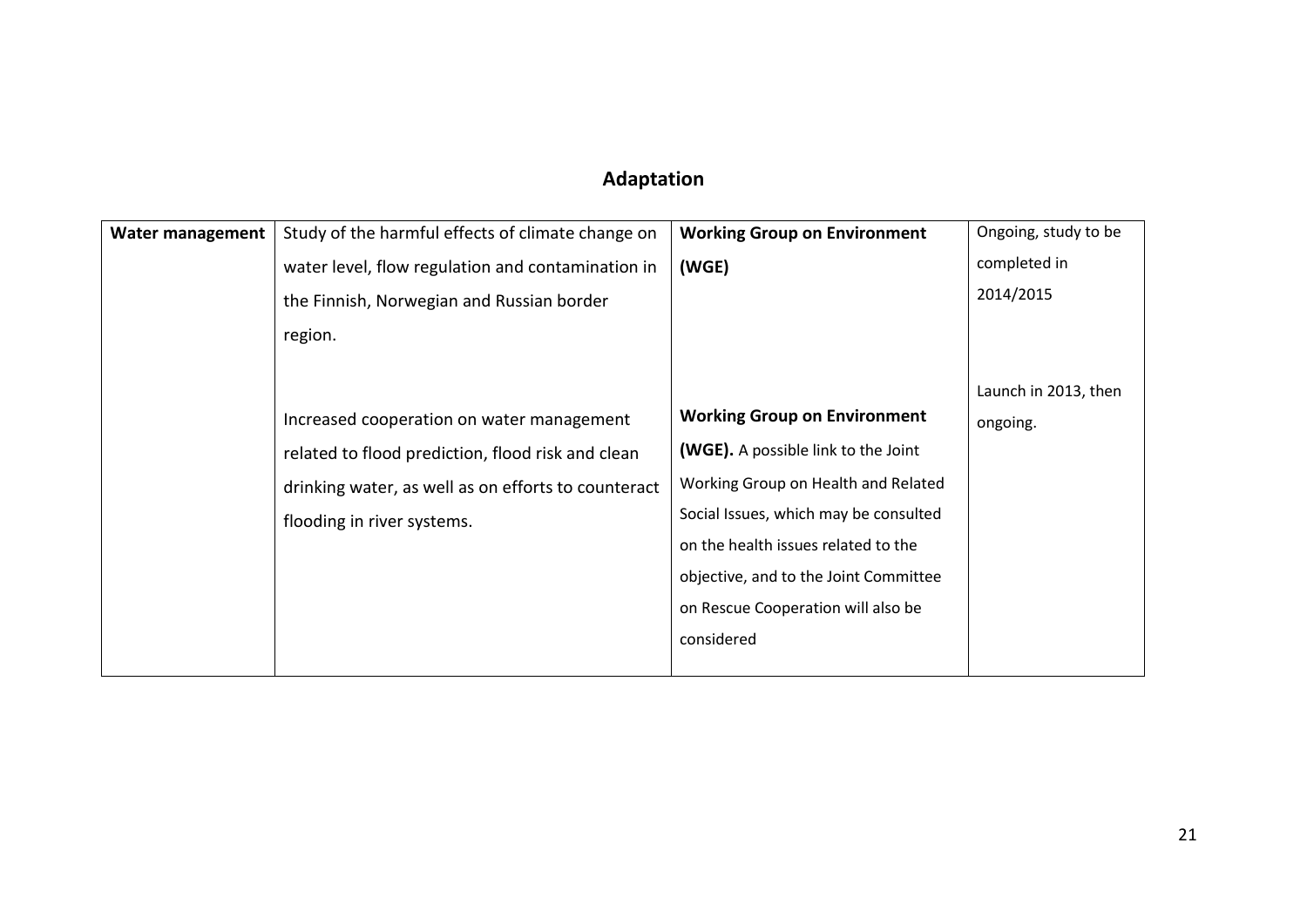| <b>Transport</b>         | The planned joint transport plan for the Barents    | The Steering Committee of the             | 2014               |
|--------------------------|-----------------------------------------------------|-------------------------------------------|--------------------|
|                          | Region is to include an assessment of the impacts   | <b>Barents Euro-Arctic Transport Area</b> |                    |
|                          | of climate change, such as risk for more extreme    | (BEATA)                                   |                    |
|                          | weather.                                            |                                           |                    |
|                          |                                                     |                                           |                    |
|                          |                                                     |                                           |                    |
|                          |                                                     |                                           |                    |
|                          |                                                     |                                           |                    |
| <b>Barents Protected</b> | Expand the protected area network to meet the       | <b>Working Group on Environment</b>       | Ongoing (2-4 years |
| <b>Area Network</b>      | challenges of climate change and species            | (WGE)                                     | period)            |
|                          | adaptation to meet the agreed targets of            |                                           |                    |
|                          | Convention on Biological Diversity. A special focus |                                           |                    |
|                          | should be given to the last intact old-growth       |                                           |                    |
|                          | forests, peatlands and other wetlands.              |                                           |                    |
| Nomadic reindeer         | An assessment of how climate change in the          | <b>Working Group of Indigenous</b>        | To be launched in  |
| husbandry                | Barents Region affects the society and              | Peoples (WGIP)                            | 2013               |
|                          | environment if nomadic reindeer herders.            |                                           |                    |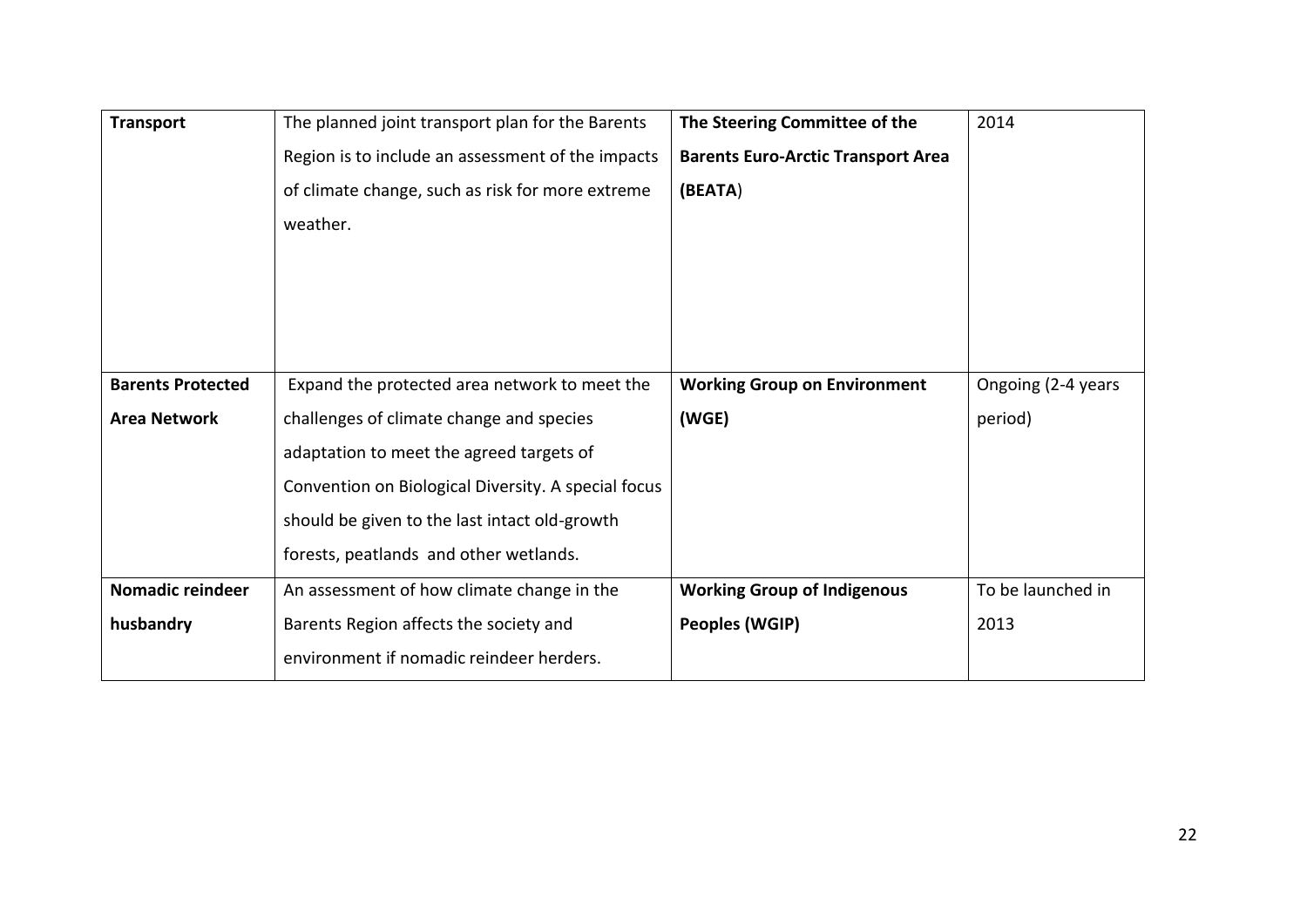# **Research, observation, monitoring and modelling**

| <b>Education</b>          | Development of a concept for providing PhD-level     | <b>Joint Working Group on Education</b> | 2014                 |
|---------------------------|------------------------------------------------------|-----------------------------------------|----------------------|
|                           | courses relating to climate change from the High     | and Research (JWGER)                    |                      |
|                           | North Academy throughout the entire Barents          |                                         |                      |
|                           | Region.                                              |                                         |                      |
|                           |                                                      |                                         | Start-up in 2014     |
|                           | International courses on climate change onboard      |                                         |                      |
|                           | the Floating University.                             |                                         |                      |
| <b>Ensuring long-term</b> | Collection of information about all relevant         | Joint Working Group on Education        | Workshop in 2014,    |
| series                    | observation series, drawing up a prioritized list of | and Research (JWGER) in                 | to examine, discuss  |
|                           | those that should be given funding for a long-       | cooperation with the Working Group      | and prioritize the   |
|                           | term period and making the data series available     | on Environment (WGE)                    | material gathered.   |
|                           | to all researchers.                                  |                                         |                      |
| <b>Black carbon</b>       | Increased monitoring and research related to         | Joint Working Group on Education        | Detailed planning in |
|                           | black carbon and other short-lived climate           | and Research (JWGER) in                 | 2013.                |
|                           | pollutants, including assessment of the              | cooperation with the Working Group      |                      |
|                           | contribution from the Barents Region to climate      | on Environment (WGE) and the            |                      |
|                           | change in the Arctic.                                | European Monitoring and Evaluation      |                      |
|                           |                                                      | Programme (EMEP)                        |                      |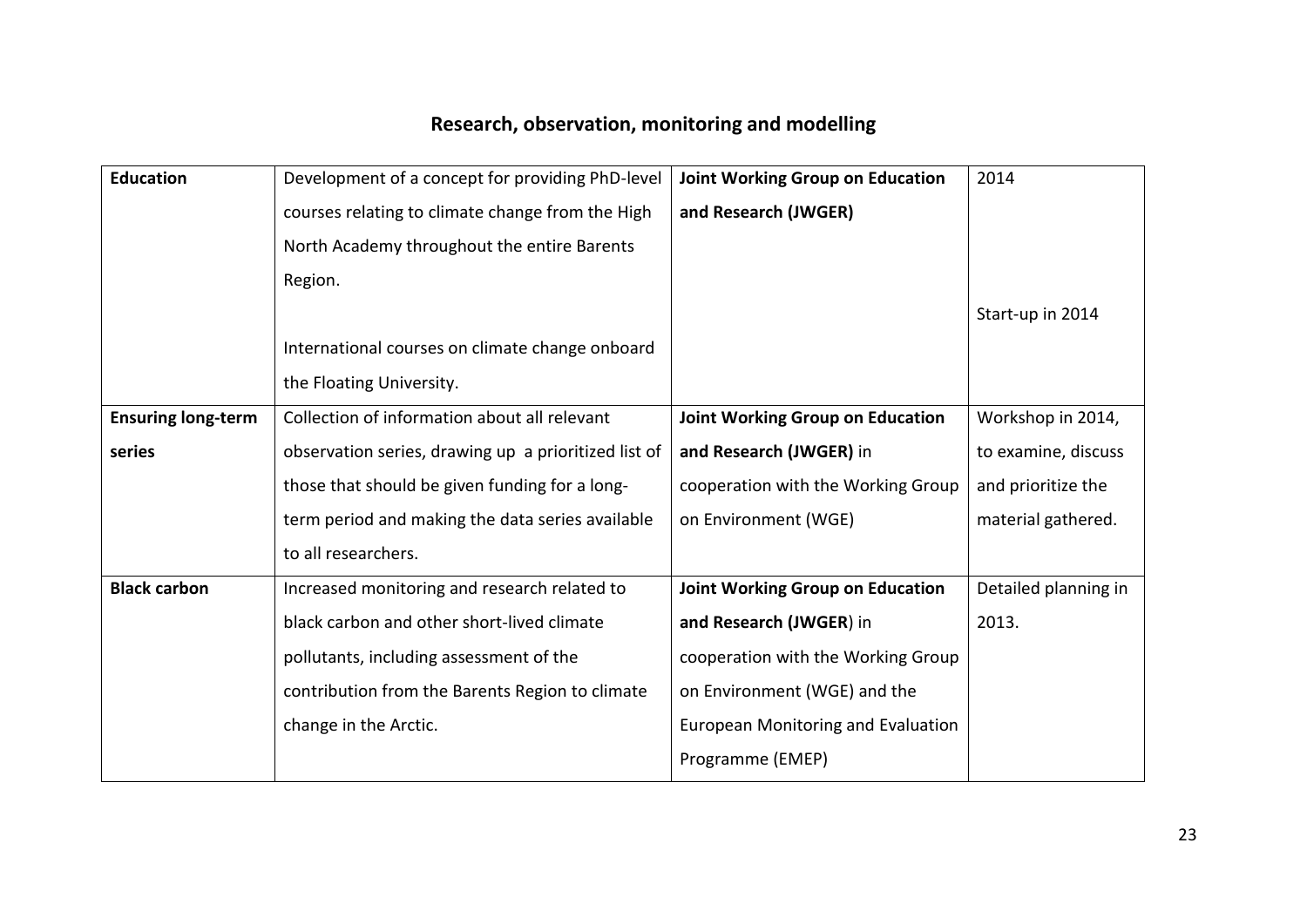| Permafrost | Assessment of how climate change affects the     | Joint Working Group on Education | First assessment in |
|------------|--------------------------------------------------|----------------------------------|---------------------|
|            | temperature regime of permafrost-affected soils. | and Research (JWGER)             | 2015?               |

### **Outreach**

| <b>Barents Industrial</b> | Address challenges and opportunities linked to   | <b>Working Group on Economic</b>        | May 2013 <sup>5</sup> |
|---------------------------|--------------------------------------------------|-----------------------------------------|-----------------------|
| Partnership               | climate change and development of business       | <b>Cooperation (WGEC)</b>               |                       |
| <b>Meeting</b>            | cooperation during the Barents Industrial        |                                         |                       |
|                           | Partnership Meeting in 2013.                     |                                         |                       |
|                           |                                                  |                                         |                       |
| <b>Permafrost</b>         | An international conference on thawing           | <b>Working Group on Environment</b>     | 2015                  |
| conference                | permafrost                                       | (WGE)                                   |                       |
|                           |                                                  |                                         |                       |
| <b>Dissemination of</b>   | Collection of knowledge and distribution of      | <b>Working Group on Environment,</b>    | Ongoing.              |
| information               | updated information about climate change and     | International Barents Secretariat, all  |                       |
|                           | recommended action.                              | working groups.                         |                       |
|                           |                                                  |                                         |                       |
|                           | Creation and sharing of information videos about | <b>Joint Working Group on Education</b> |                       |

<sup>&</sup>lt;u>5</u><br><sup>5</sup> This proposal was carried through before the Action Plan on Climate Change was ready for submission to the BEAC Committee of Senior Officials. It is presented as a part of the Action Plan, as the measure reflects the input from the Working Group on Economic Cooperation at the time when their written was requested.